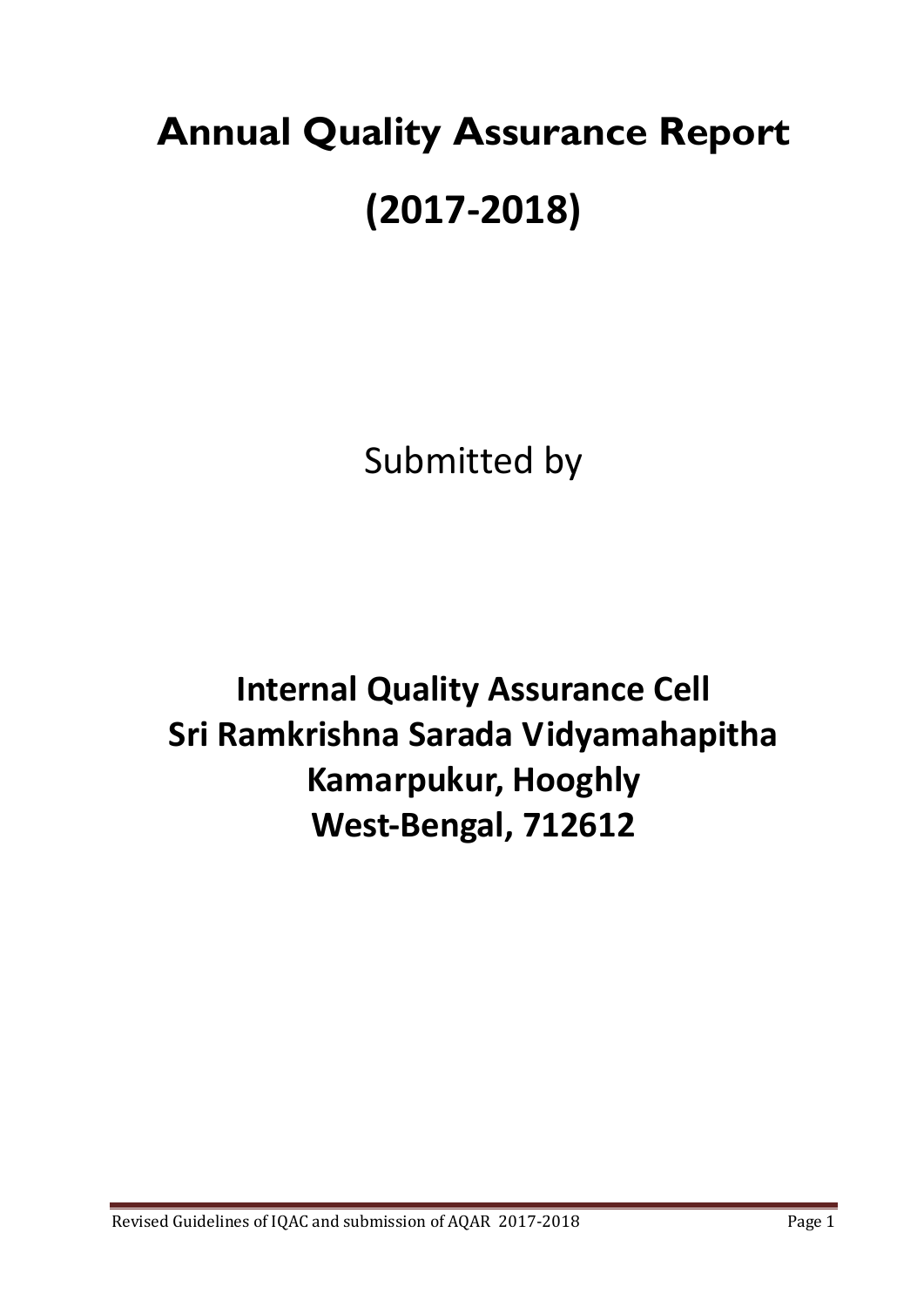## **The Annual Quality Assurance Report (AQAR) of the IQAC**

All NAAC accredited institutions will submit an annual self-reviewed progress report to NAAC, through its IQAC. The report is to detail the tangible results achieved in key areas, specifically identified by the institutional IQAC at the beginning of the academic year. The AQAR will detail the results of the perspective plan worked out by the IQAC. *(Note: The AQAR period would be the Academic Year. For example, July 1, 2012 to June 30, 2013)*

| Par<br>t |  |  |  |
|----------|--|--|--|
|----------|--|--|--|

| I. Details of the Institution        |                                          |
|--------------------------------------|------------------------------------------|
| 1.1 Name of the Institution          | Sri Ramkrishna Sarada Vidya<br>Mahapitha |
| 1.2 Address Line 1                   | Vill+Post: Kamarpukur,                   |
| Address Line 2                       | Dist. Hooghly                            |
| City/Town                            | <b>NA</b>                                |
| <b>State</b>                         | West Bengal                              |
| Pin Code                             | 712612                                   |
| Institution e-mail address           | srsvidyamahapitha@yahoo.com              |
| <b>Contact Nos.</b>                  | 03211-2444224                            |
| Name of the Head of the Institution: | DR. CHITTARANJAN GHOSH                   |
| Tel. No. with STD Code:              |                                          |
| Mobile:                              | 9434574007                               |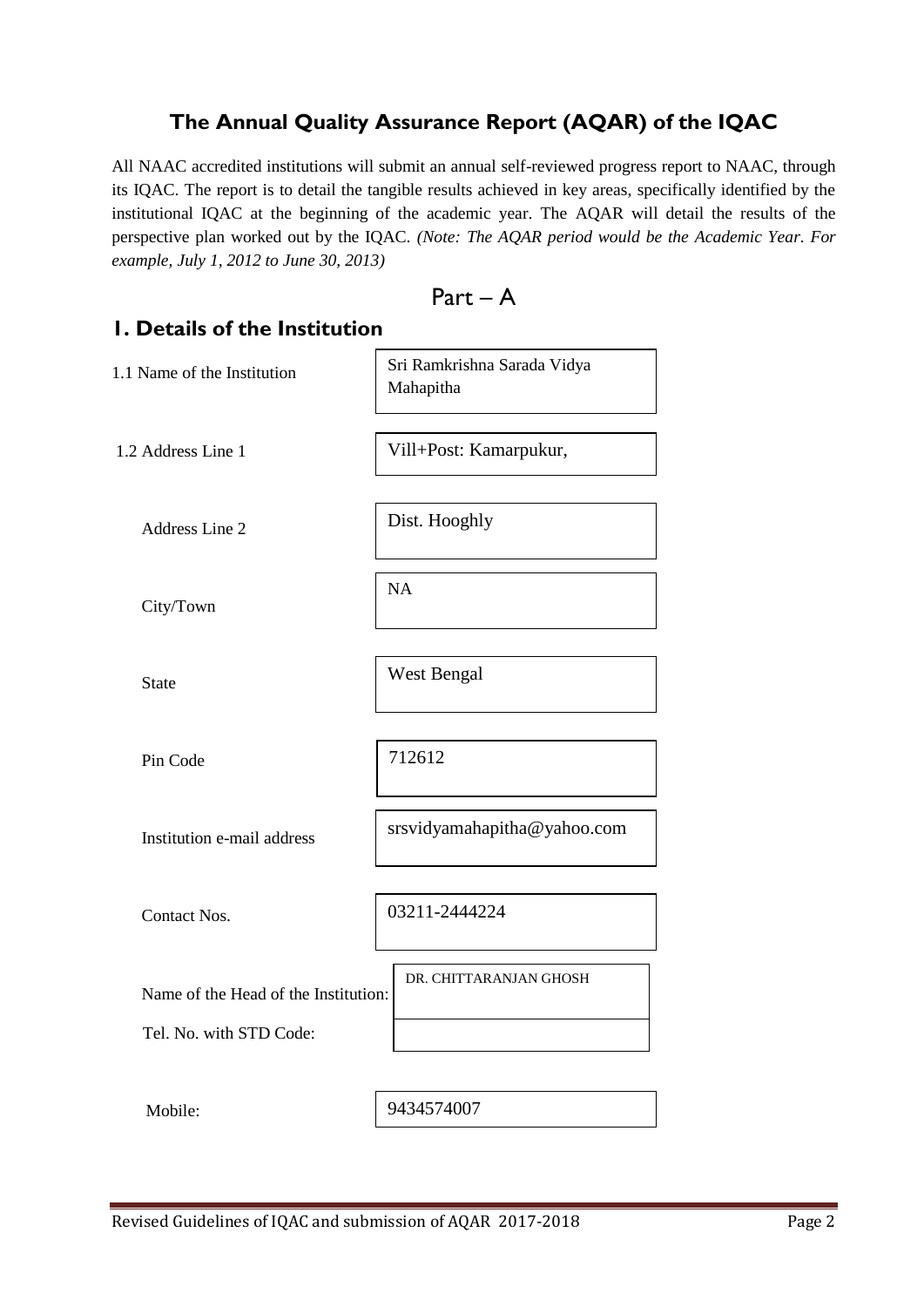| Name of the IQAC Co-ordinator:                  | <b>TANMOY PANDIT</b>            |  |
|-------------------------------------------------|---------------------------------|--|
| Mobile:                                         | 9734281763                      |  |
| IQAC e-mail address:                            | iqacsrsvidyamahapitha@gmail.com |  |
| 1.3 <b>NAAC Track ID</b> (For ex. MHCOGN 18879) | <b>WBCO</b><br>GN12947          |  |

#### 1.4 **NAAC Executive Committee No. & Date:**

*(For Example EC/32/A&A/143 dated 3-5-2004. This EC no. is available in the right corner- bottom of your institution's Accreditation Certificate)*

1.5 Website address:

<http://www.srsvidyamahapitha.org/>

Web-link of the AQAR:

For ex. http://www.ladykeanecollege.edu.in/AQAR2012-13.doc

1.6 Accreditation Details

|         |             |       |             | Year of       | Validity |
|---------|-------------|-------|-------------|---------------|----------|
| Sl. No. | Cycle       | Grade | <b>CGPA</b> | Accreditation | Period   |
|         | $1st$ Cycle | $C++$ |             | 2006          | 2011     |
|         | $2nd$ Cycle |       |             |               |          |
| 3       | $3rd$ Cycle |       |             |               |          |
|         | $4th$ Cycle |       |             |               |          |

1.7 Date of Establishment of IQAC : DD/MM/YYYY

02.05.2014

**1.8 AQAR for the year** *(for example 2010-11)*

2017-18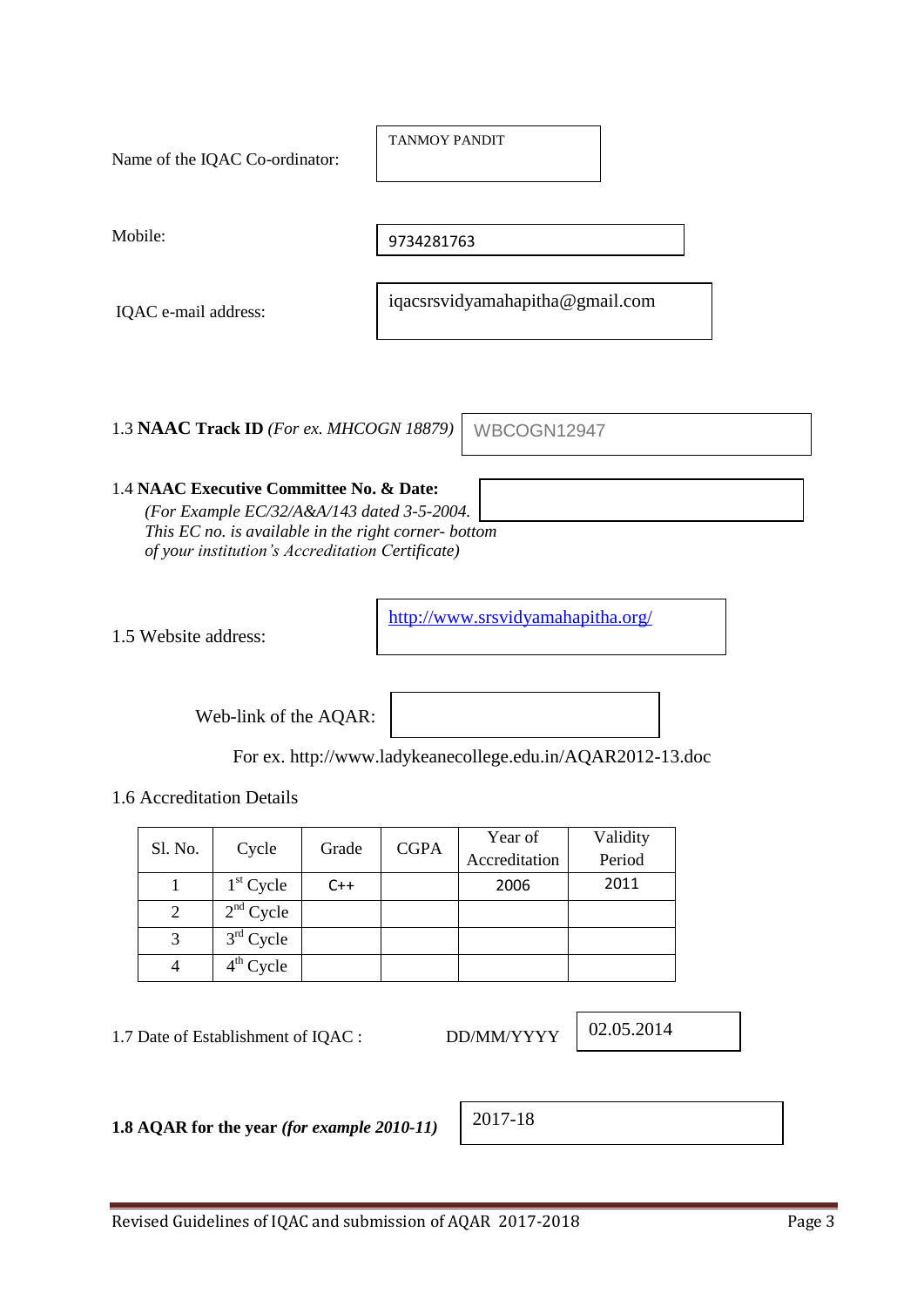1.9 Details of the previous year's AQAR submitted to NAAC after the latest Assessment and Accreditation by NAAC (*(for example AQAR 2010-11submitted to NAAC on 12-10-2011)* **NIL**

- i. AQAR \_\_\_\_\_\_\_\_\_\_\_\_\_\_\_\_\_\_\_\_\_\_\_ \_\_\_\_\_\_\_\_\_\_\_\_\_\_\_\_\_ (DD/MM/YYYY)
- ii. AQAR\_\_\_\_\_\_\_\_\_\_\_\_\_\_\_\_\_\_ \_\_\_\_\_\_\_\_\_\_\_\_\_\_\_\_\_\_\_\_\_\_\_ (DD/MM/YYYY)
- iii. AQAR\_\_\_\_\_\_\_\_\_\_\_\_\_\_\_\_\_\_ \_\_\_\_\_\_\_\_\_\_\_\_\_\_\_\_\_\_\_\_\_\_\_ (DD/MM/YYYY)
- iv. AQAR\_\_\_\_\_\_\_\_\_\_\_\_\_\_\_\_\_\_ \_\_\_\_\_\_\_\_\_\_\_\_\_\_\_\_\_\_\_\_\_\_\_ (DD/MM/YYYY)

| 1.10 Institutional Status                                  |                                                         |
|------------------------------------------------------------|---------------------------------------------------------|
| University                                                 | Deemed<br>Central<br>Private<br><b>State</b>            |
| <b>Affiliated College</b>                                  | Yes<br>N <sub>o</sub>                                   |
| <b>Constituent College</b>                                 | Yes<br>No                                               |
| Autonomous college of UGC                                  | Yes<br>No                                               |
| Regulatory Agency approved Institution                     | Yes<br>No                                               |
| (eg. AICTE, BCI, MCI, PCI, NCI)                            |                                                         |
| Type of Institution<br>Co-education                        | Women<br>Men                                            |
| Urban                                                      | Rural<br>Tribal                                         |
| <b>Financial Status</b><br>Grant-in-aid                    | UGC 2(f)<br><b>UGC 12B</b>                              |
|                                                            | Grant-in-aid + Self Financing<br>Totally Self-financing |
| 1.11 Type of Faculty/Programme                             |                                                         |
| Arts<br>Science                                            | PEI (Phys Edu)<br>Commerce<br>Law                       |
| TEI (Edu)<br>Engineering                                   | <b>Health Science</b><br>Management                     |
| Others (Specify)                                           |                                                         |
| 1.12 Name of the Affiliating University (for the Colleges) | The University of Burdwan                               |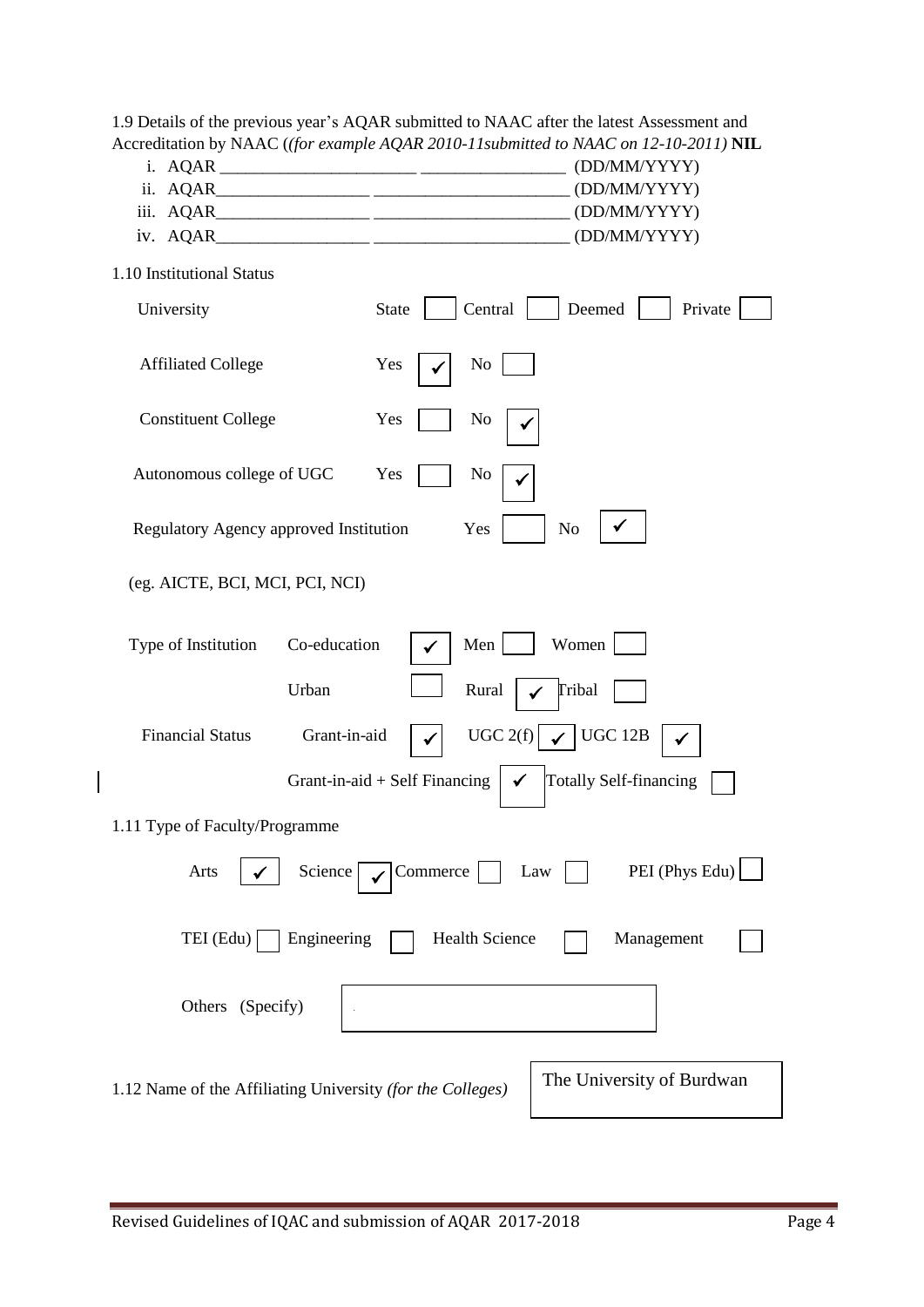## 1.13 Special status conferred by Central/ State Government-- UGC/CSIR/DST/DBT/ICMR etc **NA**

| Autonomy by State/Central Govt. / University |                | <b>NA</b> |                     |  |
|----------------------------------------------|----------------|-----------|---------------------|--|
| University with Potential for Excellence     | <b>NA</b>      |           | <b>UGC-CPE</b>      |  |
| <b>DST Star Scheme</b>                       | <b>NA</b>      |           | <b>UGC-CE</b>       |  |
| UGC-Special Assistance Programme             | <b>NA</b>      |           | <b>DST-FIST</b>     |  |
| UGC-Innovative PG programmes                 | <b>NA</b>      |           | Any other (Specify) |  |
| <b>UGC-COP Programmes</b>                    | <b>NA</b>      |           |                     |  |
| <b>2. IQAC Composition and Activities</b>    |                |           |                     |  |
| 2.1 No. of Teachers                          | $\overline{7}$ |           |                     |  |
| 2.2 No. of Administrative/Technical staff    | 1              |           |                     |  |
| 2.3 No. of students                          | <b>NIL</b>     |           |                     |  |
| 2.4 No. of Management representatives        | $\mathbf{1}$   |           |                     |  |
| 2.5 No. of Alumni                            |                |           |                     |  |
| 2. 6 No. of any other stakeholder and        | 1              |           |                     |  |
| Community representatives                    |                |           |                     |  |
| 2.7 No. of Employers/ Industrialists         | <b>NIL</b>     |           |                     |  |
| 2.8 No. of other External Experts            | <b>NIL</b>     |           |                     |  |
| 2.9 Total No. of members                     | 10             |           |                     |  |
| 2.10 No. of IQAC meetings held-              | 02             |           |                     |  |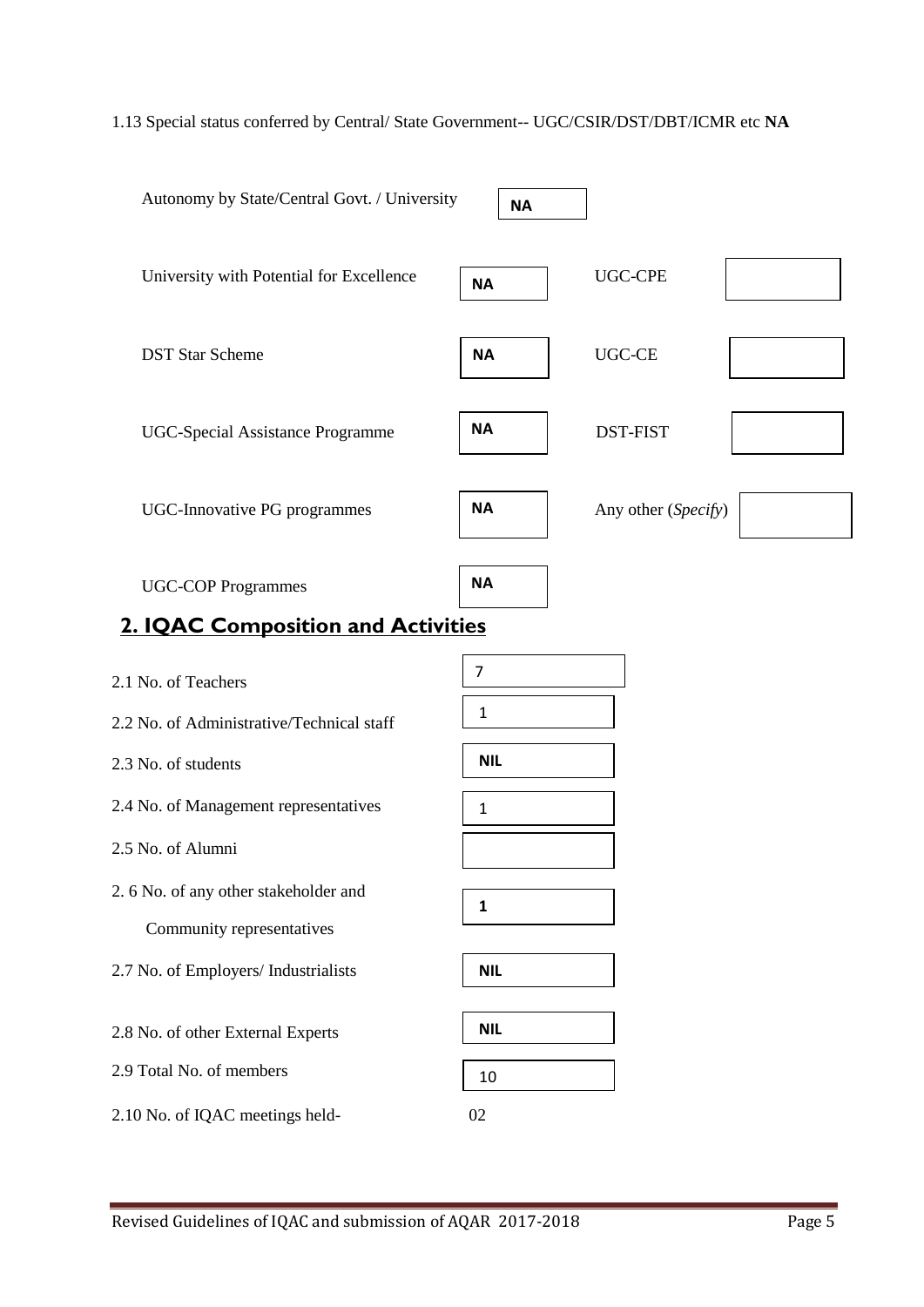| $\overline{7}$<br>2.11 No. of meetings with various stakeholders:<br>No.<br>Faculty<br>8 |
|------------------------------------------------------------------------------------------|
| Alumni<br>Others<br>Non-Teaching Staff /Students<br>1                                    |
| 2.12 Has IQAC received any funding from UGC during the year?<br>Yes<br>No                |
| Rs. 16 Lacs<br>If yes, mention the amount                                                |
| 2.13 Seminars and Conferences (only quality related)                                     |
| (i) No. of Seminars/Conferences/ Workshops/Symposia organized by the IQAC - NIL          |
| Total Nos.<br>International<br>National<br><b>Institution Level</b><br><b>State</b>      |
| (ii) Themes                                                                              |
| 2.14 Significant Activities and contributions made by IQAC                               |
| Addition of books in the library -258                                                    |
| A State level Seminar organized by the NSS in collaboration with Women                   |
| Cell, SRSVM on the topic entitled "Negotiating Self: Ethics, Morality and Community"     |

- on  $4<sup>th</sup>$  May, 2018.
- A One Day Health Awareness Programme with World Federation of Homeopathy has been held in the college campus on 24.10.2017.
- A Road Safety Awareness Programme has been conducted at college level on 20.11.2017 with office of the Sub-Divisional Officer, Arambagh.
- The NSS has conducted a special camp on and from 15.08.2017 to 21.08.2017 at Harisova Duley Para and Pashchim Amarpur Santalpara on Environment including preservation of natural resources and conservation of cultural/ historical heritage. Local residents have also participated in the programme.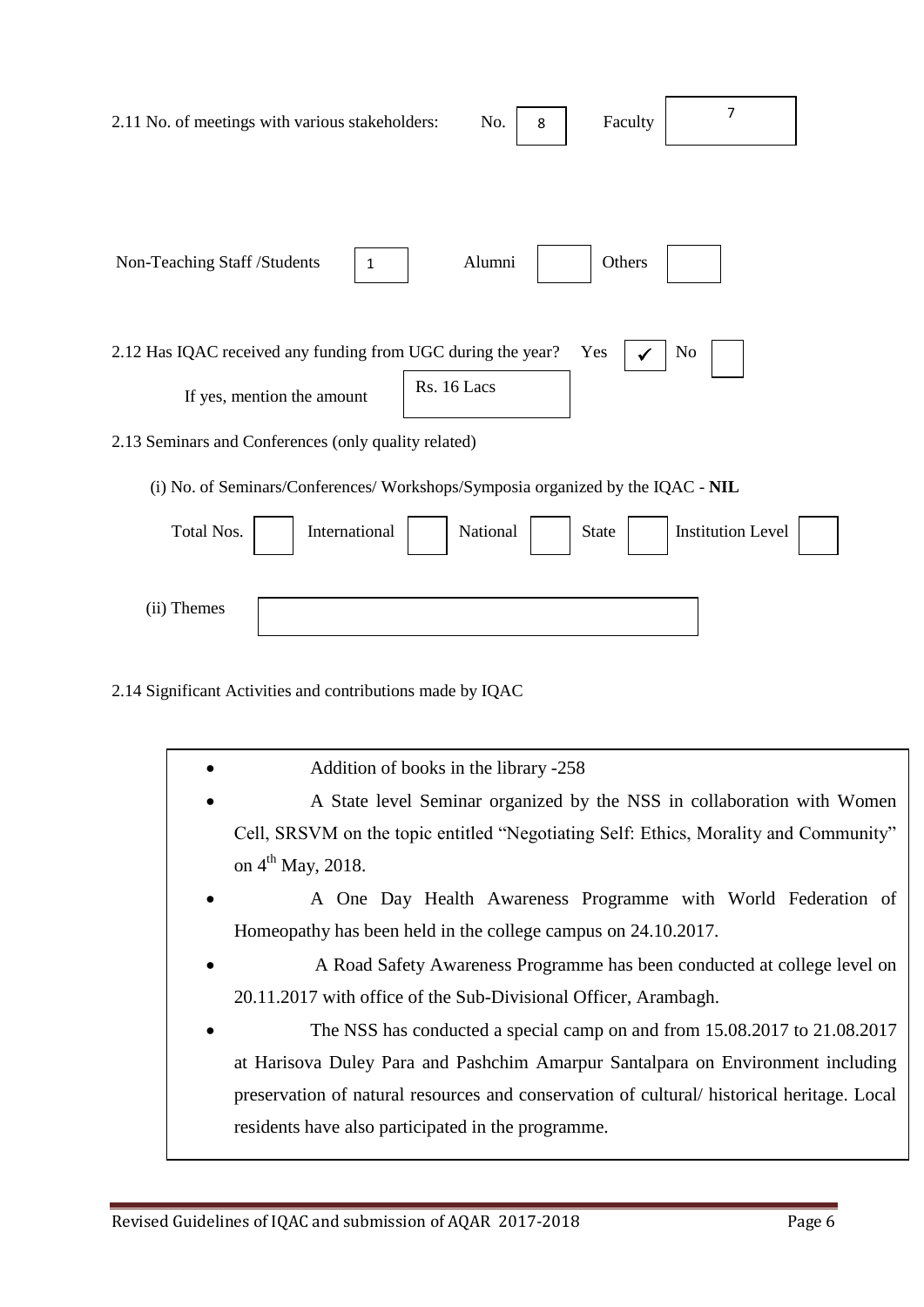#### 2.15 Plan of Action by IQAC/Outcome

 The plan of action chalked out by the IQAC in the beginning of the year towards quality enhancement and the outcome achieved by the end of the year \*

| Plan of Action                       |                   | Achievements/Outcomes                            |
|--------------------------------------|-------------------|--------------------------------------------------|
| Library upgradation                  |                   | Library books purchased to meet the needs of     |
|                                      |                   | students enrolled in CBCS system                 |
|                                      |                   | Barcode scanning system is started               |
| Motivate teachers for innovative use |                   | Smart classroom is set up in Room No.13 &        |
| of ICT                               | 14.               |                                                  |
| Campus cleanliness                   |                   | Every Tuesday & Saturday morning NSS units       |
|                                      |                   | take initiative to clean the campus.             |
| Introduction of new departments      |                   | Honours course in Geography department is        |
| /discipline                          | introduced.       |                                                  |
|                                      |                   | General Course in Education & Nutrition is       |
|                                      | introduced.       |                                                  |
| Upgradation of football ground       |                   | Playground is levelled with soil and then roller |
|                                      | is applied on it. |                                                  |

*\* Attach the Academic Calendar of the year as Annexure.*

| 2.15 Whether the AQAR was placed in statutory body | Yes <sub>1</sub> | No: No         |  |
|----------------------------------------------------|------------------|----------------|--|
| Management                                         | Syndicate        | Any other body |  |

Provide the details of the action taken

- NAAC preparations have been initiated
- Utilization of UGC grant of Rs 160000, which have already been made by September 2017, in connection with the inception of renovation of the administrative building and increasing the height of the campus wall in February 2018.
- Modification of departments by providing almirah, wall rack, notice board, table and chair, laptop and office kits etc.
	- Honours course in Geography department is introduced.
- General Course in Education & Nutrition is introduced.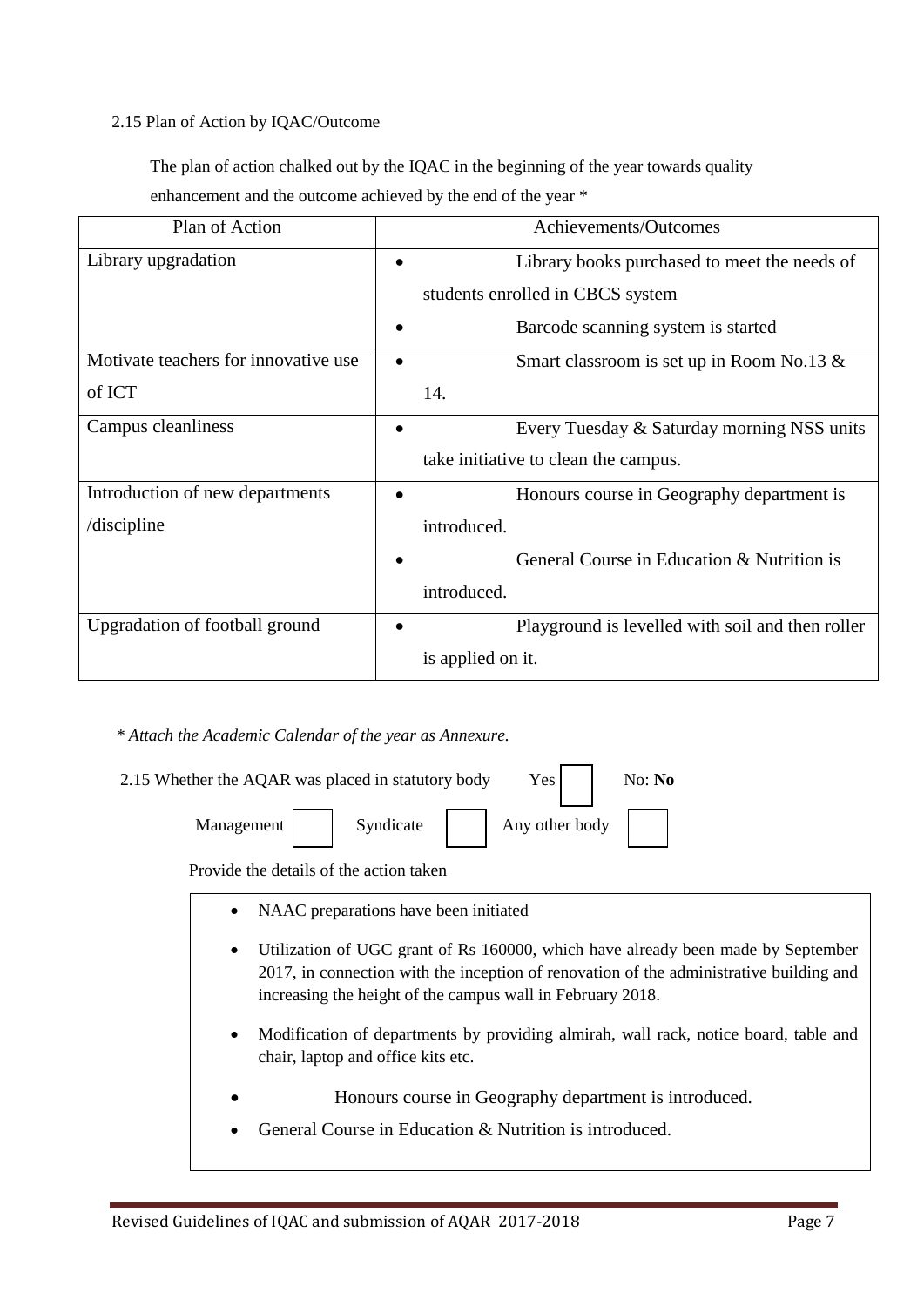# **Criterion – I**

# **1. Curricular Aspects**

| Level of the<br>Programme | Number of<br>existing<br>Programmes | Number of<br>programmes added<br>during the year | Number of<br>self-financing<br>programmes | Number of value<br>added / Career<br>Oriented<br>programmes |
|---------------------------|-------------------------------------|--------------------------------------------------|-------------------------------------------|-------------------------------------------------------------|
| PhD                       | $\overline{0}$                      |                                                  |                                           |                                                             |
| PG                        | $\theta$                            |                                                  |                                           |                                                             |
| <b>UG</b>                 | 13                                  |                                                  |                                           |                                                             |
| PG Diploma                | 0                                   |                                                  |                                           |                                                             |
| <b>Advanced Diploma</b>   | 0                                   |                                                  |                                           |                                                             |
| Diploma                   | $\theta$                            |                                                  |                                           |                                                             |
| Certificate               | $\boldsymbol{0}$                    |                                                  |                                           |                                                             |
| Others                    | 0                                   |                                                  |                                           |                                                             |
| <b>Total</b>              | 13                                  |                                                  |                                           |                                                             |
| Interdisciplinary         | $\theta$                            |                                                  |                                           |                                                             |
| Innovative                | 0                                   |                                                  |                                           |                                                             |

#### 1.1 Details about Academic Programmes

1.2 (i) Flexibility of the Curriculum: CBCS/Core/Elective option / Open options: CBCS (ii) Pattern of programmes:

| Pattern   | Number of programmes |
|-----------|----------------------|
| Semester  | 13                   |
| Trimester |                      |
| Annual    | 13                   |

| 1.3 Feedback from stakeholders* Alumni<br>(On all aspects) |                                 |  | Parents $\vert \checkmark \vert$ Employers $\vert \checkmark$ Students $\vert$ |              |
|------------------------------------------------------------|---------------------------------|--|--------------------------------------------------------------------------------|--------------|
| Mode of feedback :                                         | Online $\vert \mathbf{x} \vert$ |  | $\vert$ Manual $\vert \checkmark \vert$ Co-operating schools (for PEI)         | $\mathbf{x}$ |

*\*Please provide an analysis of the feedback in the Annexure*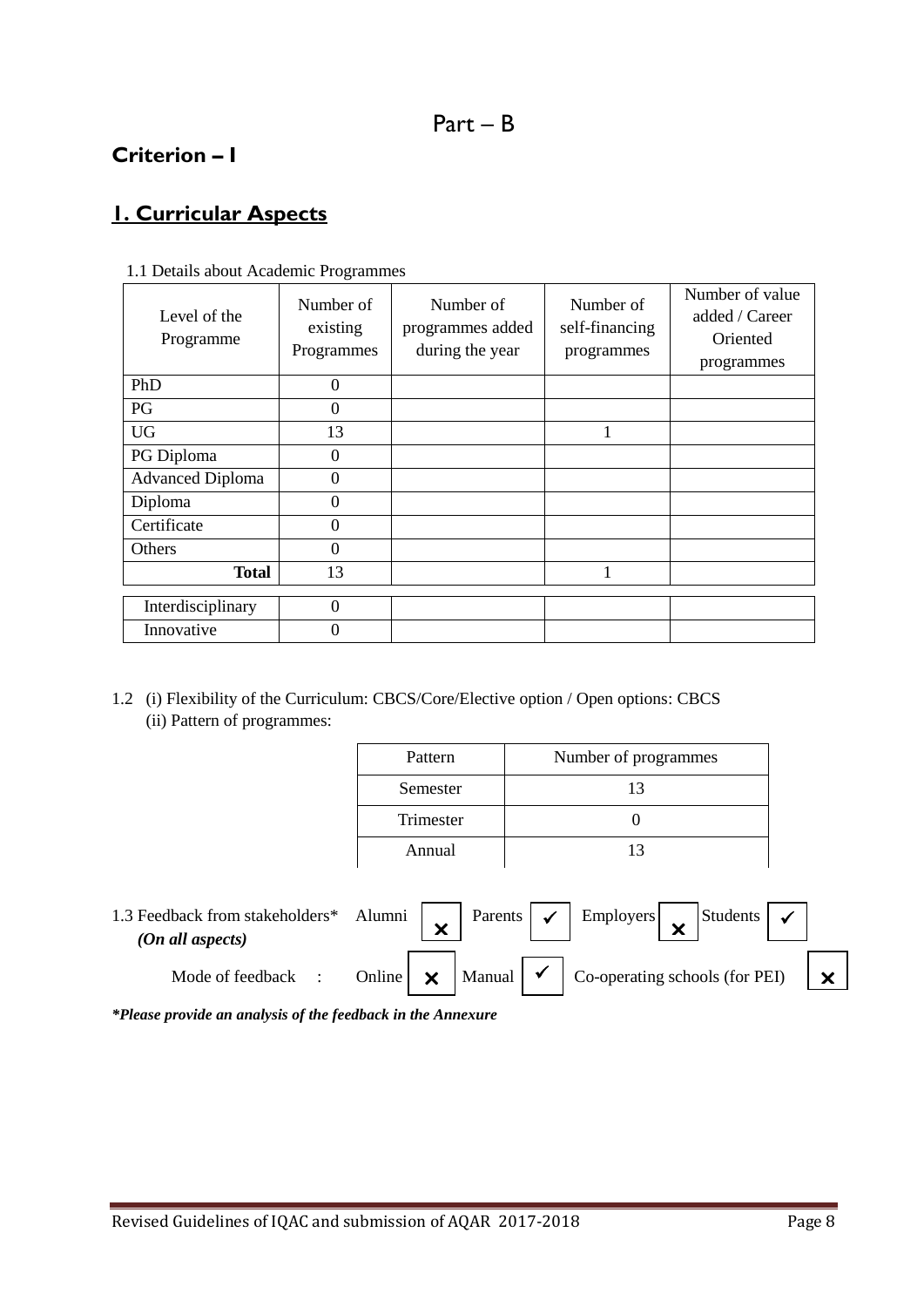1.4 Whether there is any revision/update of regulation or syllabi, if yes, mention their salient aspects.

The college is affiliated to the University of Burdwan and therefore, is not entitled to set the curriculum and syllabus. However, teachers from the institution participate in the workshops convened by the university to provide opinion and feedback about the curriculum and syllabus.

1.5 Any new Department/Centre introduced during the year. If yes, give details.

Yes. Honours course in Geography department is introduced.

General Course in Education & Nutrition is introduced.

# **Criterion – II**

# **2. Teaching, Learning and Evaluation**

| 2.1 Total No. of  | Total |    | Asst. Professors   Associate Professors   Professors | <b>Others</b> |
|-------------------|-------|----|------------------------------------------------------|---------------|
| permanent faculty |       | ۷b |                                                      |               |

8

2.2 No. of permanent faculty with Ph.D.

2.3 No. of Faculty Positio Recruited  $(R)$  and Vacant during the year

| ms<br>$\mathcal{N}$ | Asst.<br>Professors |    | Associate<br>Professors |           | Professors |    | Others |    | Total |  |
|---------------------|---------------------|----|-------------------------|-----------|------------|----|--------|----|-------|--|
|                     | R                   |    | R                       |           | R          |    | R      |    | R     |  |
|                     |                     | 15 | NA                      | <b>NA</b> | NA         | NA | NA     | NA |       |  |

2.4 No. of Guest and Visiting faculty and Temporary faculty 23  $0$   $\vert\vert$  0

2.5 Faculty participation in conferences and symposia:

| No. of Faculty          | International level | National level | State level |
|-------------------------|---------------------|----------------|-------------|
| Attended                |                     |                |             |
| Presented papers        |                     |                |             |
| <b>Resource Persons</b> |                     |                |             |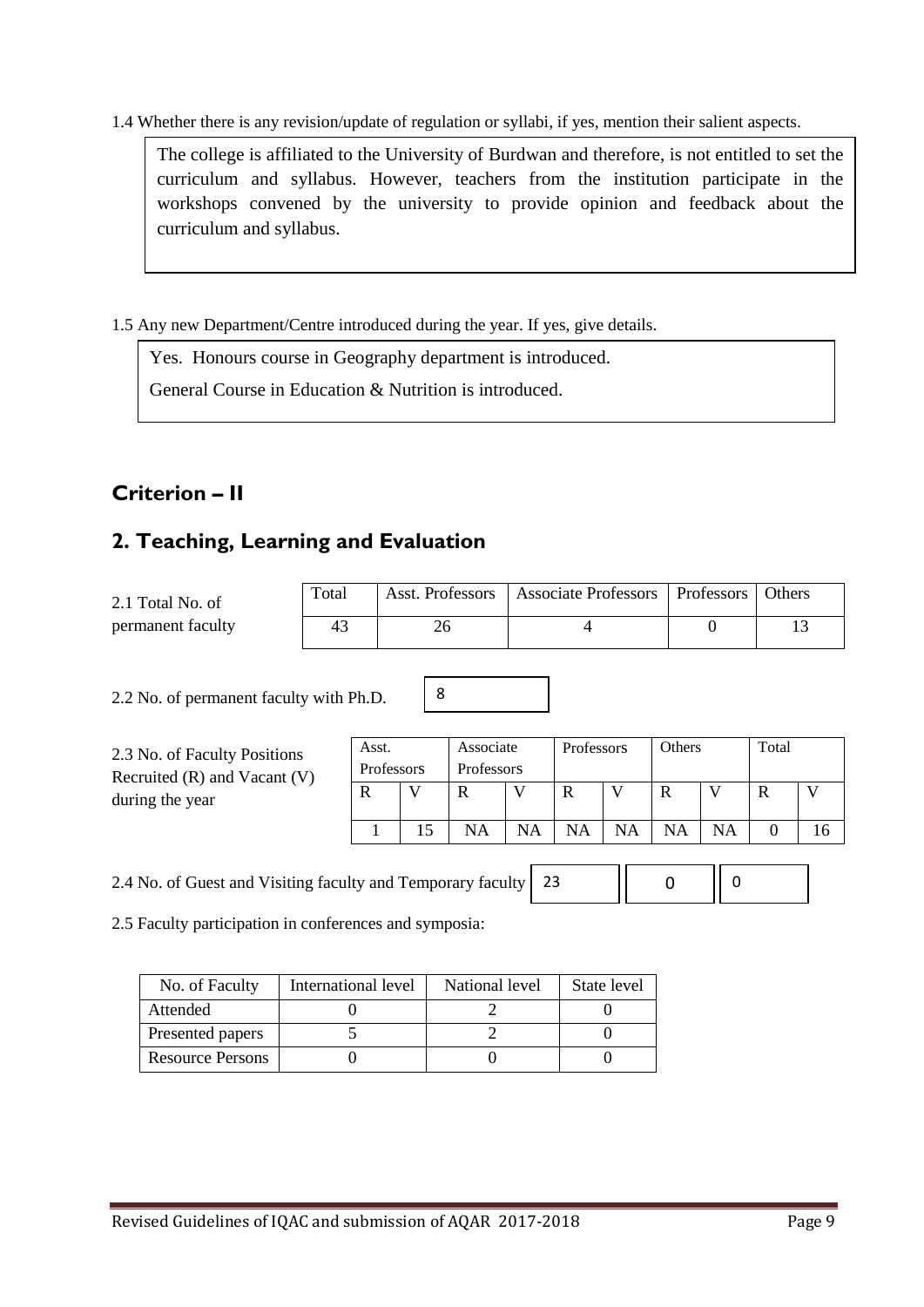2.6 Innovative processes adopted by the institution in Teaching and Learning:

For improving the excellence of the students, special group discussions and tutorial classes are arranged regularly. Attendance of the students are properly recorded and preserved in the attendance registers. On many occasions, the teachers employ ICT aids such as power point presentations to make them more interesting for the students. The departments conduct additional activities such as the group discussions, debates. The institution has a vision to emerge as a centre of excellence as it has the required potential. Thus, it keeps on a continuous effort to proceed towards its aspired goal.

2.7 Total No. of actual teaching days

during this academic year

2.8 Examination/ Evaluation Reforms initiated by the Institution (for example: Open Book Examination, Bar Coding, Double Valuation, Photocopy, Online Multiple Choice Questions)

As an affiliated college under Burdwan University the college hardly has the liberty to implement any reform in the examination/evaluation process.

- 2.9 No. of faculty members involved in curriculum Restructuring/revision/syllabus development as member of Board of Study/Faculty/Curriculum Development workshop NIL.  $NII.$   $NII.$
- 2.10 Average percentage of attendance of students

71.80

 2.11 Course/Programme wise distribution of pass percentage:

| Title of the<br>Programme | Total no. of<br>students | Division      |       |         |           |        |  |
|---------------------------|--------------------------|---------------|-------|---------|-----------|--------|--|
|                           | appeared                 | Distinction % | $I\%$ | $\Pi$ % | Ш<br>$\%$ | Pass % |  |
| <b>BA Part III Hons</b>   | 187                      |               | 6.41  | 64.70   |           | 71.12  |  |
| <b>B.Sc Part III</b>      | 60                       |               | 16.6  | 38.33   |           | 55%    |  |
| Hons                      |                          |               |       |         |           |        |  |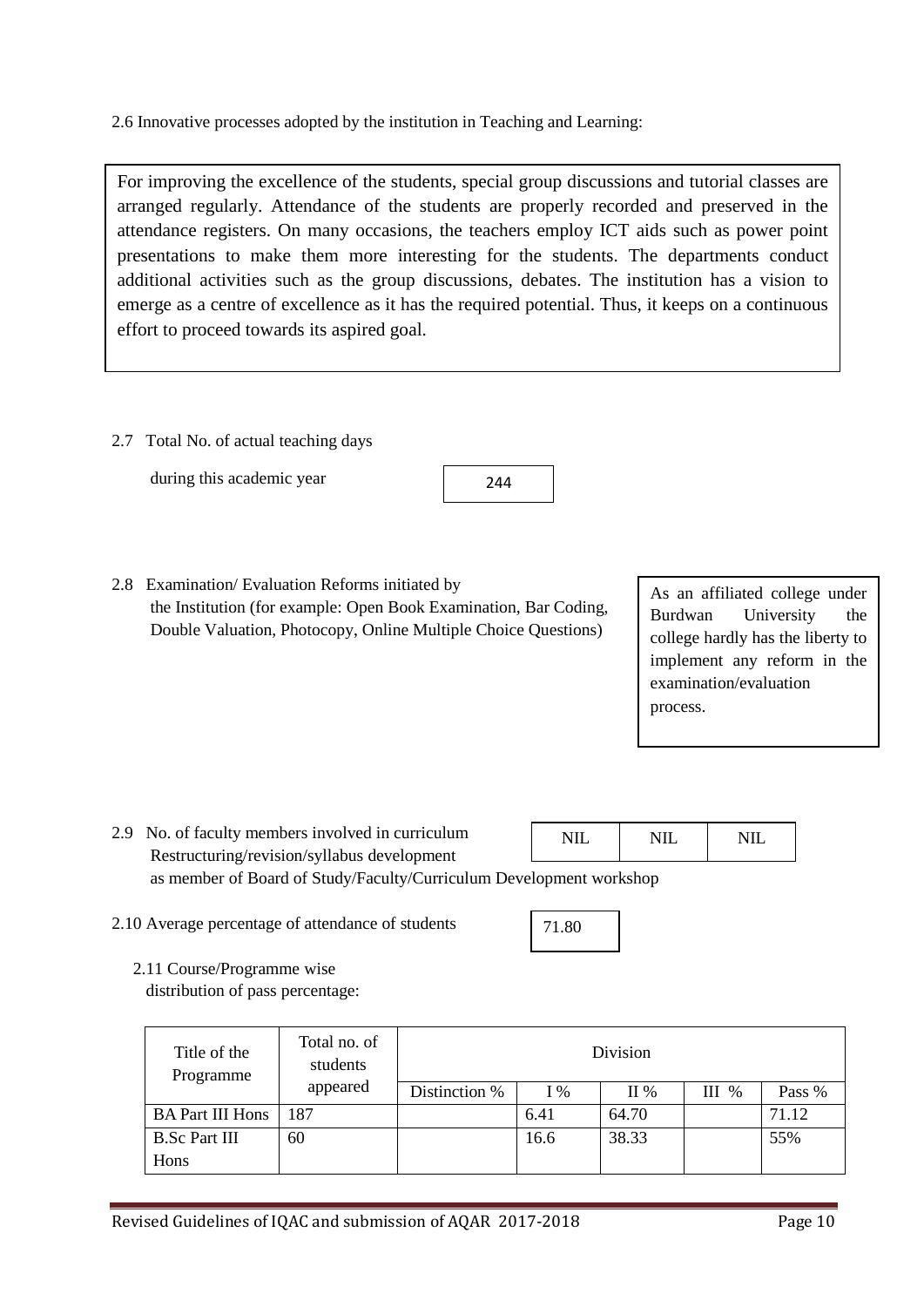2.12 How does IQAC Contribute/Monitor/Evaluate the Teaching & Learning processes:

The IQAC plays a formative role to improve the teaching-learning process in the institution. The IQAC meets teachers personally to collect the data related to their participation in conferences `and seminars and publication. The academic issues are placed in meetings of the Teacher's Council for discussion on the improvement of academic standard of the institution. The IQAC, in liaison with the Teacher's Council supervises the maintenance of personal diaries of the teachers and the maintenance of records of the departments.

| <b>Faculty / Staff Development Programmes</b>  | Number of faculty<br>benefitted |
|------------------------------------------------|---------------------------------|
| Refresher courses                              |                                 |
| UGC – Faculty Improvement Programme            | 01                              |
| HRD programmes                                 |                                 |
| Orientation programmes                         | 02                              |
| Faculty exchange programme                     |                                 |
| Staff training conducted by the university     |                                 |
| Staff training conducted by other institutions |                                 |
| Summer / Winter schools, Workshops, etc.       |                                 |
| Others                                         |                                 |

2.13 Initiatives undertaken towards faculty development

#### 2.14 Details of Administrative and Technical staff

| Category               | Number of<br>Permanent<br><b>Employees</b> | Number of<br>Vacant<br>Positions | Number of<br>permanent<br>positions filled<br>during the Year | Number of<br>positions filled<br>temporarily |
|------------------------|--------------------------------------------|----------------------------------|---------------------------------------------------------------|----------------------------------------------|
| Administrative Staff   |                                            | 10                               |                                                               | 16                                           |
| <b>Technical Staff</b> |                                            |                                  |                                                               |                                              |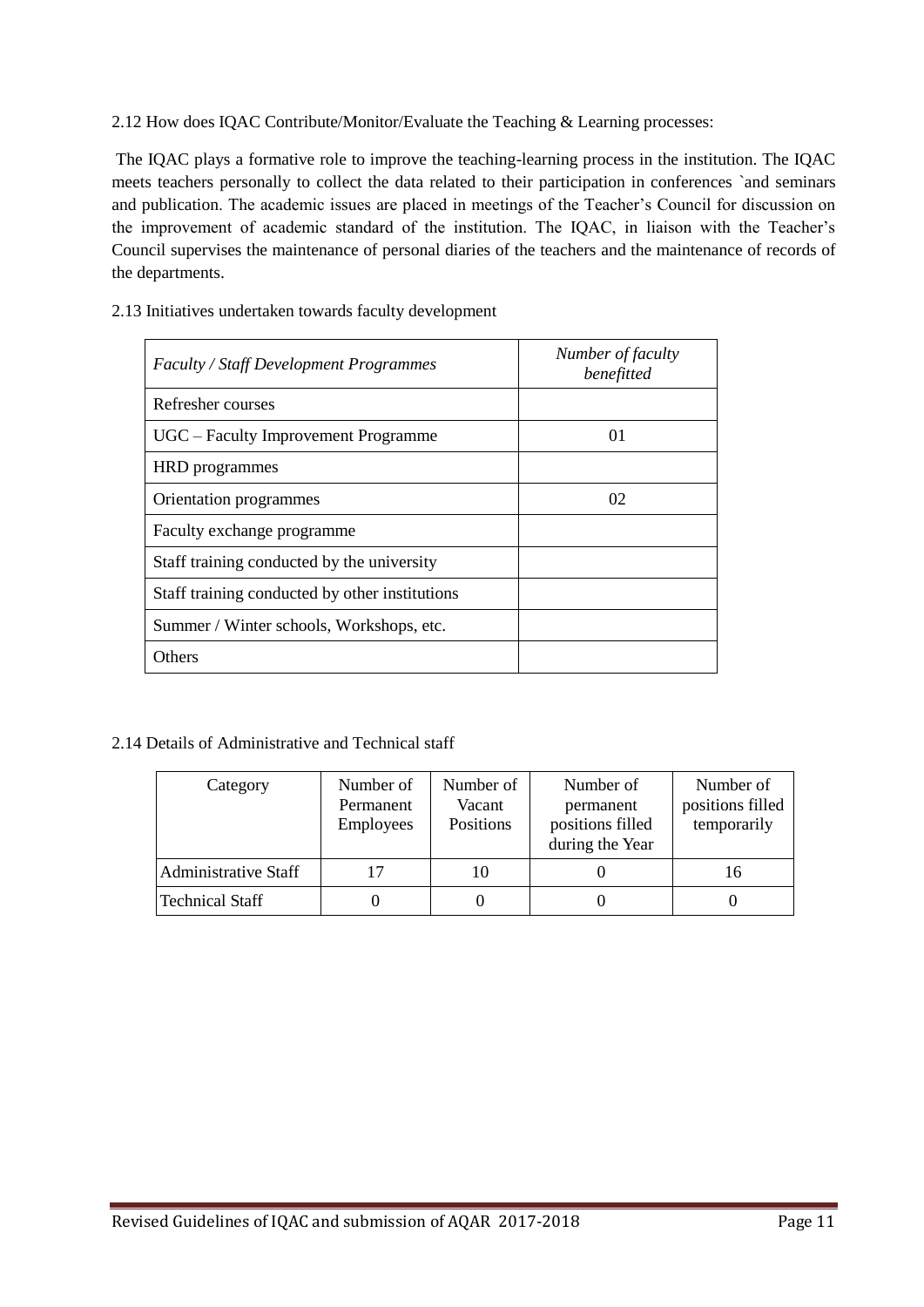# **Criterion – III**

## **3. Research, Consultancy and Extension**

3.1 Initiatives of the IQAC in Sensitizing/Promoting Research Climate in the institution

- The IQAC is careful to maintain the environment of the institution research friendly and encourages innovation and novelty in the field of research.
- The IQAC encourages teachers to undertake major and minor research projects and promises to help them to accomplish those challenging ventures.
- The IQAC has discussed on the publication of a college journal/book for encouraging literary activities in different departments of the institution.
- The IQAC encourages teachers, non-teaching employees and students to participate in seminars, workshops and conferences to enhance their intellectual ability.
- The IQAC supervises the requirements of the different departments and encourages use of ICT aids to complement classroom teaching.

#### 3.2 Details regarding major projects

|                     | Completed  | Ongoing | Sanctioned | Submitted  |
|---------------------|------------|---------|------------|------------|
| Number              | NIL        | NIL     | <b>NIL</b> | <b>NIL</b> |
| Outlay in Rs. Lakhs | <b>NIL</b> | NIL     | NIL        | <b>NIL</b> |

#### 3.3 Details regarding minor projects

|                     | Completed  | Ongoing    | Sanctioned | Submitted |
|---------------------|------------|------------|------------|-----------|
| Number              | NIL        | <b>NIL</b> | <b>NIL</b> | NIL       |
| Outlay in Rs. Lakhs | <b>NIL</b> | <b>NIL</b> | NΙL        | NIL       |

#### 3.4 Details on research publications

|                          | International | National | Others |
|--------------------------|---------------|----------|--------|
| Peer Review Journals     |               |          |        |
| Non-Peer Review Journals |               |          |        |
| e-Journals               |               |          |        |
| Conference proceedings   |               |          |        |

#### 3.5 Details on Impact factor of publications:

| kange | verage | -4 | h-index | Nos. in SCOPUS |  |
|-------|--------|----|---------|----------------|--|
|       |        |    |         |                |  |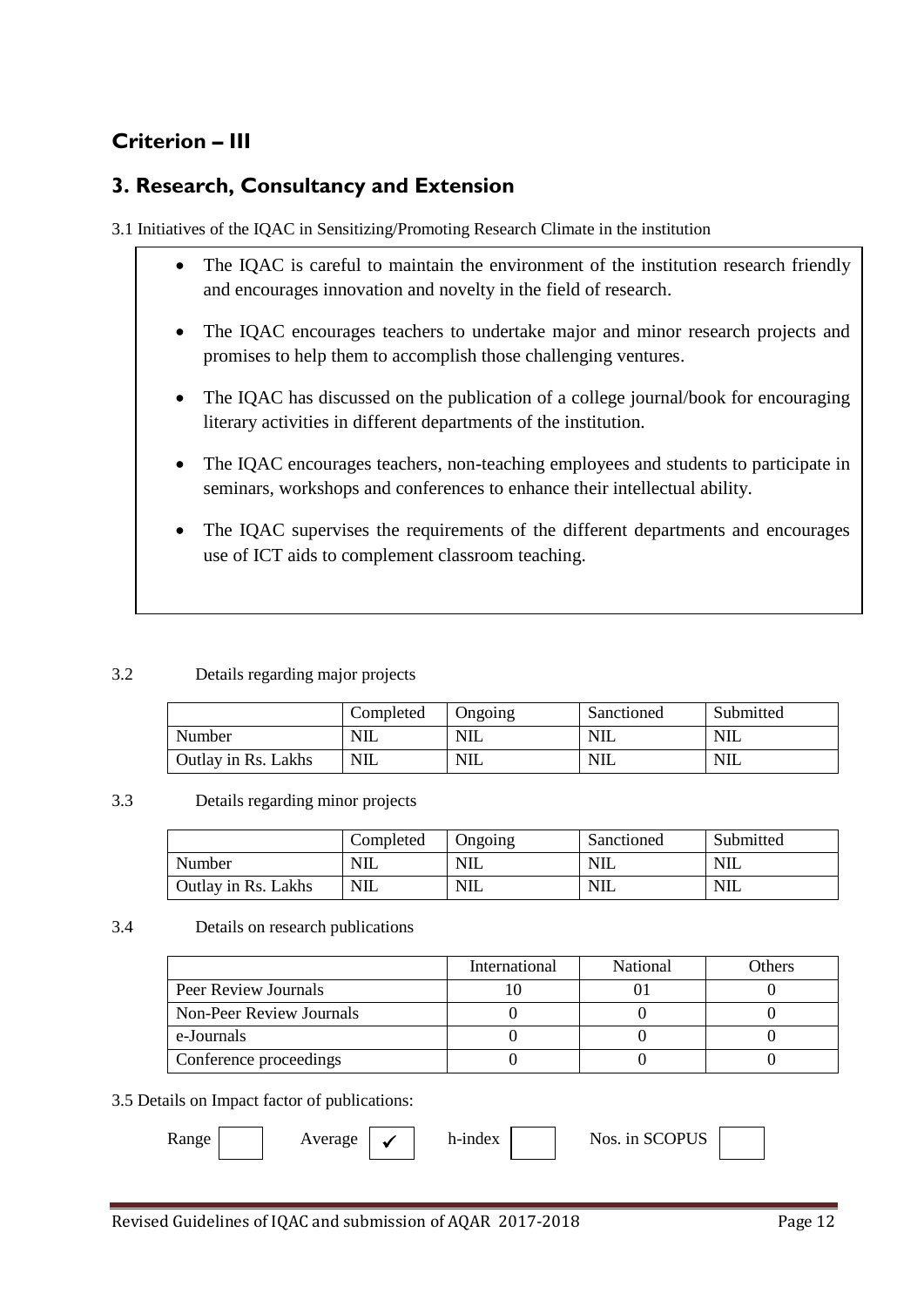3.6 Research funds sanctioned and received from various funding agencies, industry and other organisations

| Nature of the Project                                                   | Duration<br>Year | Name of the<br>funding Agency | Total grant<br>sanctioned | Received |
|-------------------------------------------------------------------------|------------------|-------------------------------|---------------------------|----------|
| Major projects                                                          | <b>NIL</b>       |                               |                           |          |
| <b>Minor Projects</b>                                                   | <b>NIL</b>       |                               |                           |          |
| <b>Interdisciplinary Projects</b>                                       | <b>NIL</b>       |                               |                           |          |
| Industry sponsored                                                      | <b>NIL</b>       |                               |                           |          |
| Projects sponsored by the<br>University/College                         | NIL.             |                               |                           |          |
| Students research projects<br>(other than compulsory by the University) | NIL.             |                               |                           |          |
| Any other (Specify)                                                     | <b>NIL</b>       |                               |                           |          |
| Total                                                                   | NIL              |                               |                           |          |

| 3.7 No. of books published i) With ISBN No.                             |                            |                                  | $\overline{0}$                                    | <b>Chapters in Edited Books</b> |                                               | $\overline{0}$             |                  |
|-------------------------------------------------------------------------|----------------------------|----------------------------------|---------------------------------------------------|---------------------------------|-----------------------------------------------|----------------------------|------------------|
|                                                                         |                            | ii) Without ISBN No.             | $\mathbf 0$                                       |                                 |                                               | $\boldsymbol{0}$           |                  |
| 3.8 No. of University Departments receiving funds from: NIL             |                            |                                  |                                                   |                                 |                                               |                            |                  |
|                                                                         | UGC-SAP<br><b>DPE</b>      |                                  | CAS                                               |                                 | DST-FIST<br><b>DBT</b> Scheme/funds           |                            |                  |
| 3.9 For colleges                                                        | Autonomy<br><b>INSPIRE</b> | 0<br>$\mathbf 0$                 | <b>CPE</b><br>$\overline{0}$<br>CE<br>$\mathbf 0$ |                                 | <b>DBT</b> Star Scheme<br>Any Other (specify) | $\mathbf 0$<br>$\mathbf 0$ |                  |
| 3.10 Revenue generated through consultancy                              |                            |                                  | $\boldsymbol{0}$                                  |                                 |                                               |                            |                  |
| 3.11 No. of conferences                                                 |                            | Level                            | International                                     | National                        | <b>State</b>                                  | University                 | College          |
| organized by the Institution                                            |                            | Number<br>Sponsoring<br>agencies | $\overline{0}$                                    | $\boldsymbol{0}$                | 1                                             | $\boldsymbol{0}$           | $\boldsymbol{0}$ |
| 3.12 No. of faculty served as experts, chairpersons or resource persons |                            |                                  |                                                   |                                 | $\theta$                                      |                            |                  |
| 3.13 No. of collaborations                                              |                            | International                    | $\overline{0}$                                    | National<br>$\mathbf 0$         |                                               | Any other                  | 0                |
| 3.14 No. of linkages created during this year                           |                            |                                  |                                                   |                                 |                                               |                            |                  |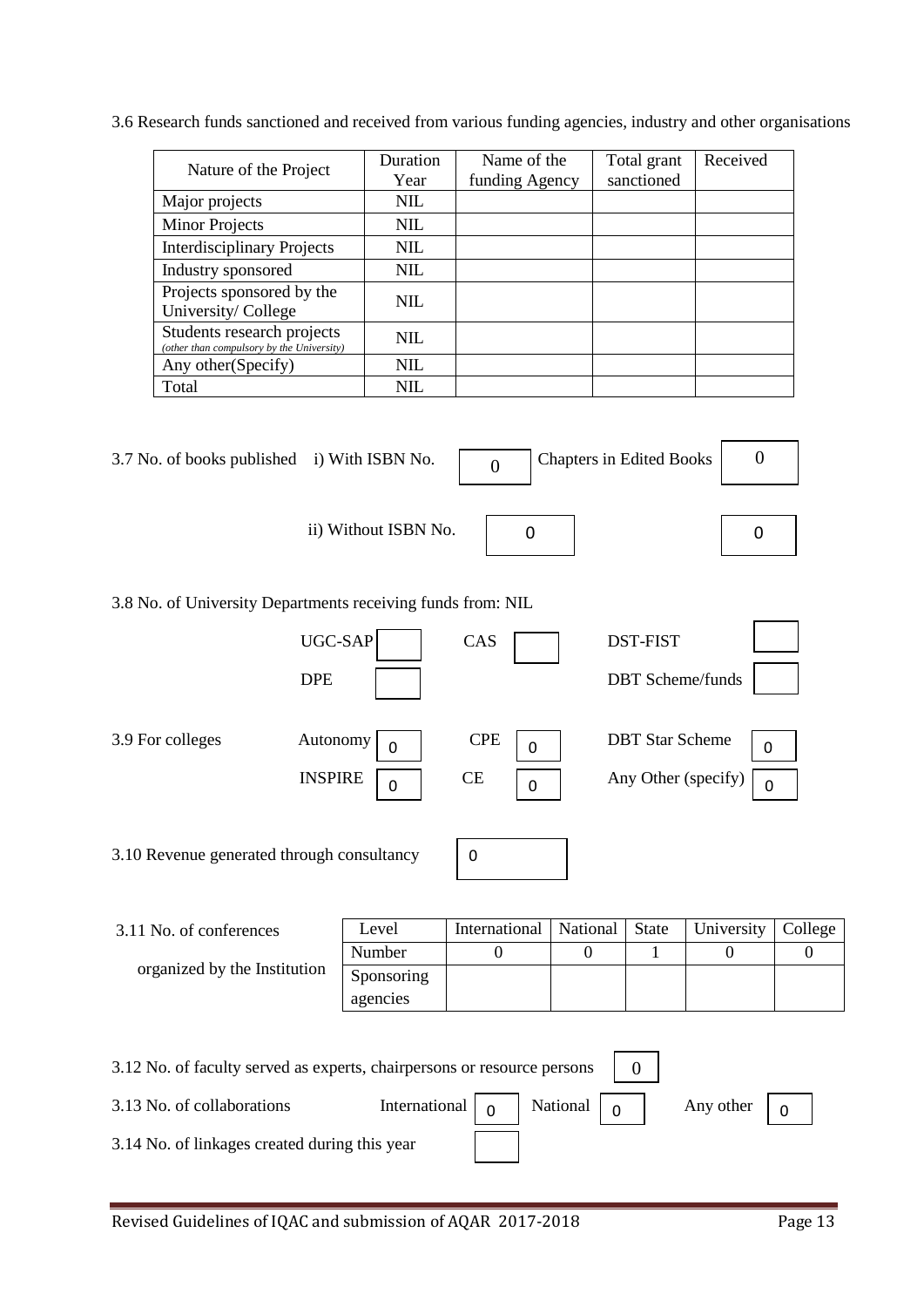#### 3.15 Total budget for research for current year in lakhs: NA

| From Funding agency   | From Management of University/College |  |
|-----------------------|---------------------------------------|--|
| $_{\rm \sigma}$ Total |                                       |  |

3.16 No. of patents received this year

| Type of Patent |         | Number |
|----------------|---------|--------|
| National       | Applied |        |
|                | Granted |        |
| International  | Applied |        |
|                | Granted |        |
|                | Applied |        |
| Commercialised | Granted |        |

3.17 No. of research awards/ recognitions received by faculty and research fellows Of the institute in the year

| Total   International   National   State   University   Dist   College |  |  |  |
|------------------------------------------------------------------------|--|--|--|
|                                                                        |  |  |  |

3.18 No. of faculty from the Institution who are Ph. D. Guides and students registered under them

3.19 No. of Ph.D. awarded by faculty from the Institution

3.20 No. of Research scholars receiving the Fellowships (Newly enrolled + existing ones)

| <b>JKI</b><br>$\overline{\phantom{a}}$ | <b>SRF</b><br>∼ | $\overline{\phantom{a}}$<br>Project<br>دا من ا<br><b><i>OWS</i></b> | other<br>Anv<br>$- - - -$ |  |
|----------------------------------------|-----------------|---------------------------------------------------------------------|---------------------------|--|
|                                        |                 |                                                                     |                           |  |

3.21 No. of students Participated in NSS events:



NA

3.22 No. of students participated in NCC events:

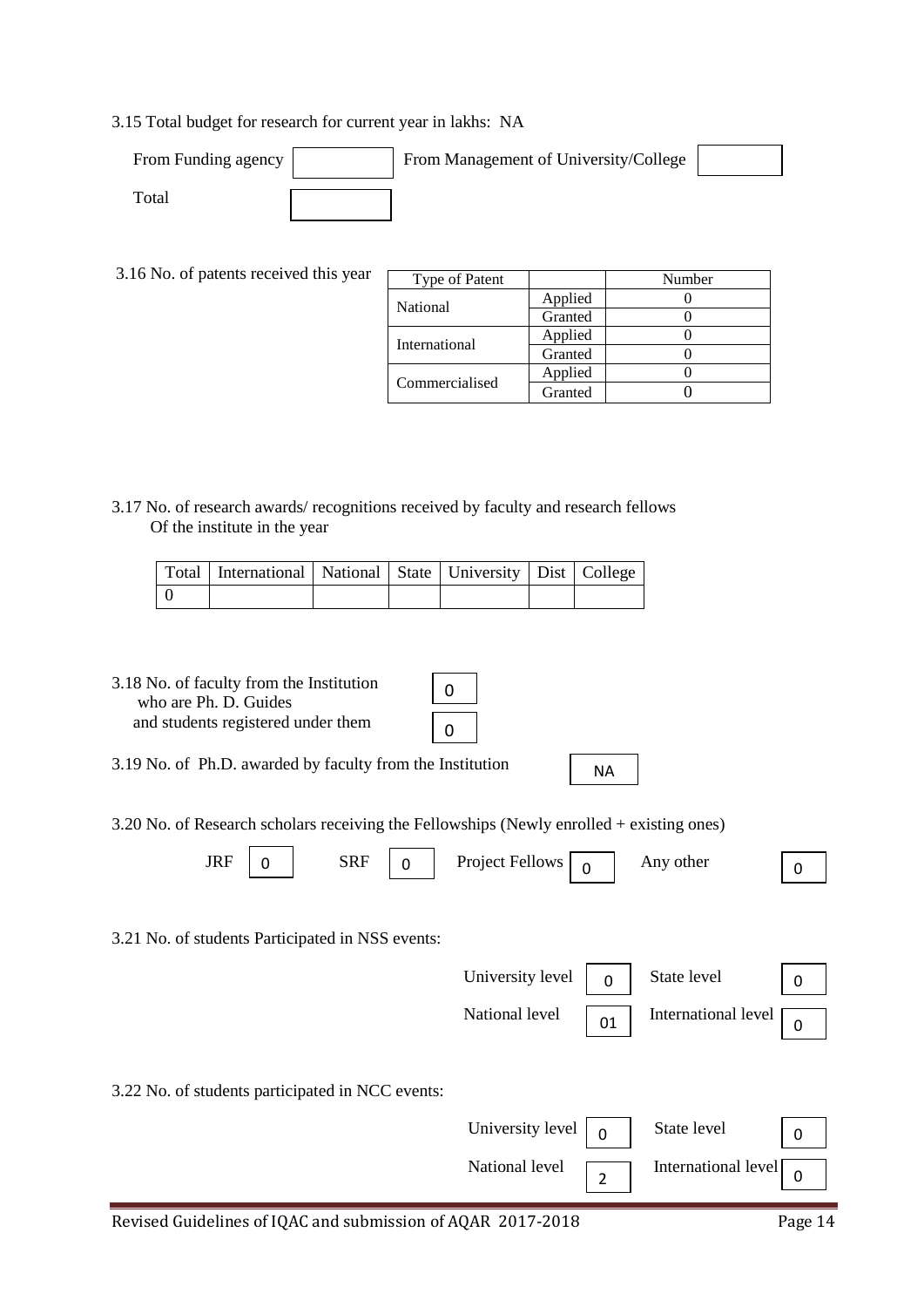3.23 No. of Awards won in NSS:



3.26 Major Activities during the year in the sphere of extension activities and Institutional Social Responsibility

- The NCC cadets of the College have organized a rally on 01.12.2017 to create mass-consciousness on AIDS on the occasion of World Aids Day.
- The NCC cadets of the College have organized a rally on 25.11.2017 to create mass-consciousness on Dengue in Kamarpukur area.
- The NSS Unit of the college has adopted a near-by village namely Harisabha-Duleypara, where it has undertaken a massive garbage cleaning operation, health-awareness camp and distribution of clothes and umbrellas to the poor and distress people of the locality in the month of July 2017.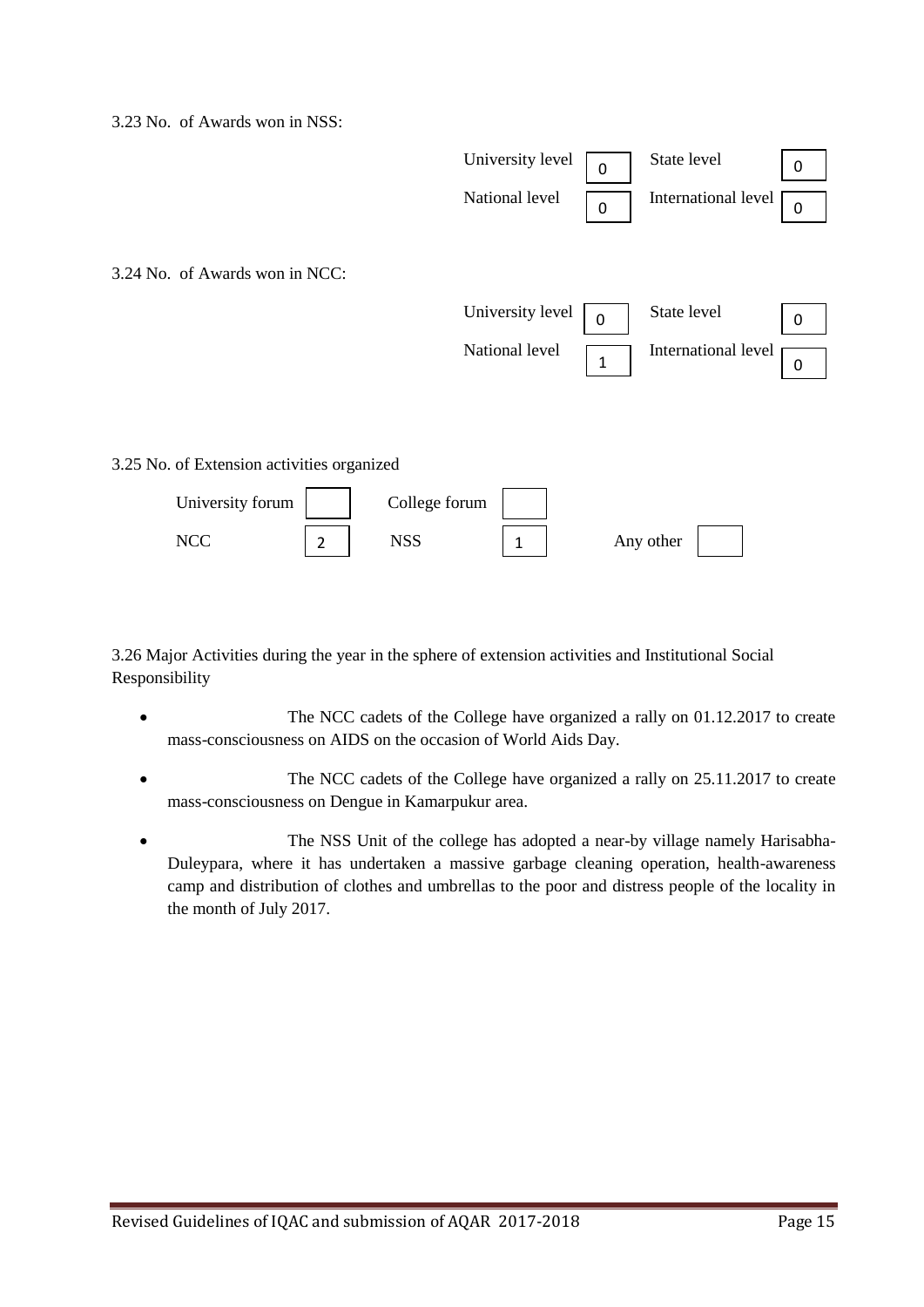# **Criterion – IV 4. Infrastructure and Learning Resources**

4.1 Details of increase in infrastructure facilities:

| Facilities                                                                           | Existing      | Newly created | Source of<br>Fund | Total |
|--------------------------------------------------------------------------------------|---------------|---------------|-------------------|-------|
| Campus area                                                                          | 9.96<br>Acres |               |                   |       |
| Class rooms                                                                          | 27            |               |                   |       |
| Laboratories                                                                         | 13            |               |                   |       |
| Seminar Halls                                                                        | 00            |               |                   |       |
| No. of important equipments purchased<br>$(\geq 1$ -0 lakh) during the current year. |               |               |                   |       |
| Value of the equipment purchased during                                              | 1.15          |               |                   |       |
| the year (Rs. in Lakhs)                                                              | Lakhs         |               |                   |       |
|                                                                                      | (Approx)      |               |                   |       |
| Others                                                                               |               |               |                   |       |

4.2 Computerization of administration and library

| <b>College Office:</b> |                |                                                 |
|------------------------|----------------|-------------------------------------------------|
| Name of the Software   | $\ddot{\cdot}$ | College Administration & Management System      |
| (CAMS)                 |                |                                                 |
| Name of the Vendor     | ٠              | Developed by MSS (Burdwan), more than 30        |
| (thirty) colleges      |                |                                                 |
|                        |                | are using this CAMS.                            |
| Year of Implementation | $\ddot{\cdot}$ | 2013                                            |
| <b>Functions</b>       | ٠              | Student enrolment information, Fees collection, |
| Cash management        |                |                                                 |
|                        |                | etc.                                            |
|                        |                |                                                 |

#### 4.3 Library services:

|                   |          | Existing |     | Newly added | Total    |        |  |
|-------------------|----------|----------|-----|-------------|----------|--------|--|
|                   | No.      | Value    | No. | Value       | No.      | Value  |  |
| <b>Text Books</b> | 20866    | 886555   | 258 | 106974      | 21124    | 993529 |  |
| Reference Books   | 8509     | 187105   | 0   | 0           | 8509     | 187105 |  |
| e-Books           | $\Omega$ | $\theta$ | 0   | 0           | $\Omega$ |        |  |
| Journals          | 01       | 875      | 0   | $\theta$    | 01       | 875    |  |
| e-Journals        | N-LIST   | 5900     | 0   | $\Omega$    | N-LIST   | 5900   |  |
| Digital Database  |          |          |     |             |          |        |  |
| CD & Video        |          |          |     |             |          |        |  |
| Others (specify)  |          |          |     |             |          |        |  |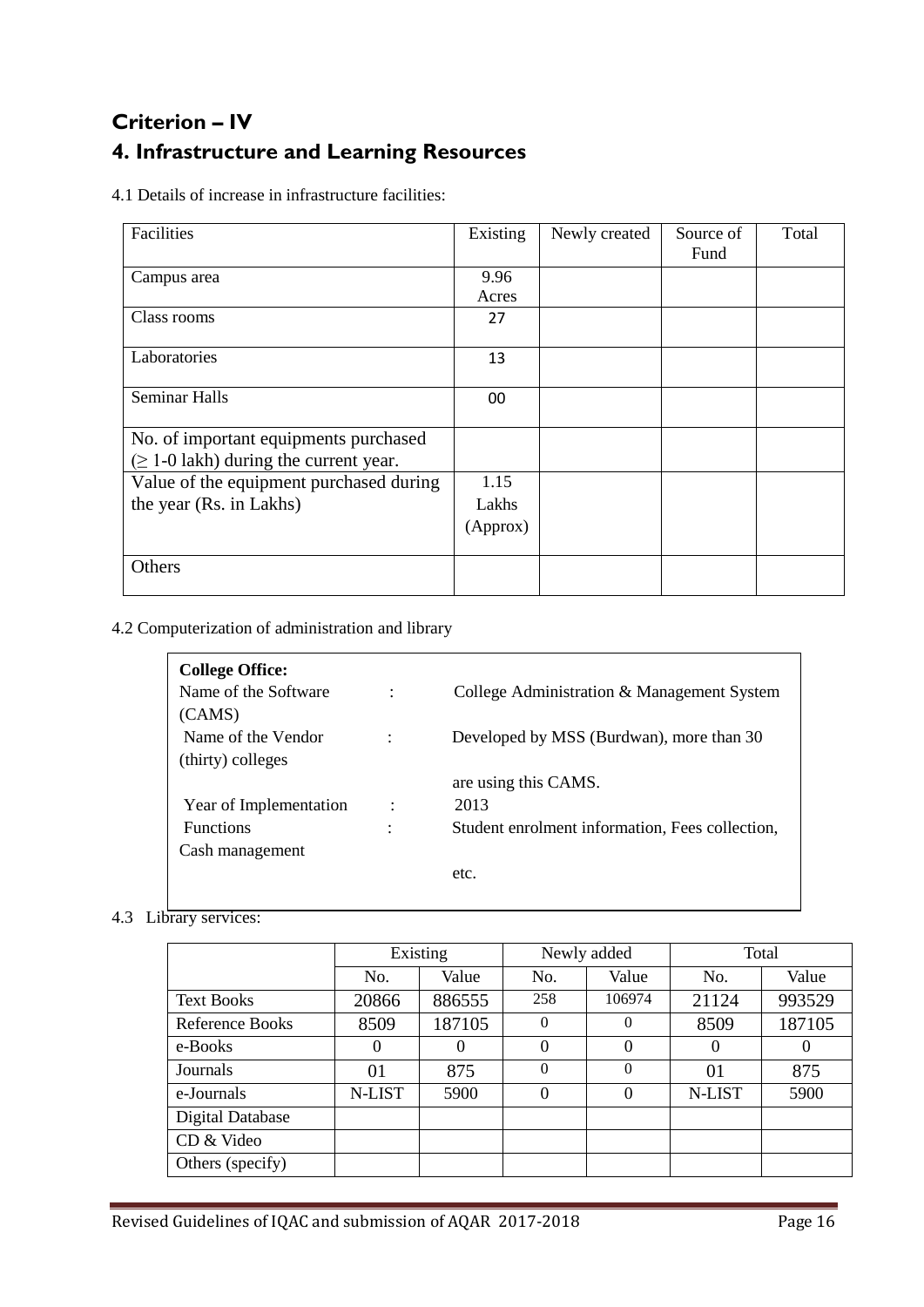4.4 Technology up gradation (overall)

|          | Total<br>Computers | Computer<br>Labs | Internet   | <b>Browsing</b><br>Centres | Computer<br>Centres | Office     | Depart-<br>ments | Others |
|----------|--------------------|------------------|------------|----------------------------|---------------------|------------|------------------|--------|
| Existing | 36                 |                  | 14         |                            |                     | 10         |                  |        |
| Added    | 4                  | h                | <b>NIL</b> |                            |                     | <b>NIL</b> |                  |        |
| Total    | 40                 | 15               | 8          |                            |                     | 10         |                  |        |

4.5 Computer, Internet access, training to teachers and students and any other programme for technology Upgradation (Networking, e-Governance etc.)

4.6 Amount spent on maintenance in lakhs :

- i) ICT
- ii) Campus Infrastructure and facilities
- iii) Equipments
- iv) Others

**Total:** 

2.8 Lakhs

2.80 Lakhs Approx

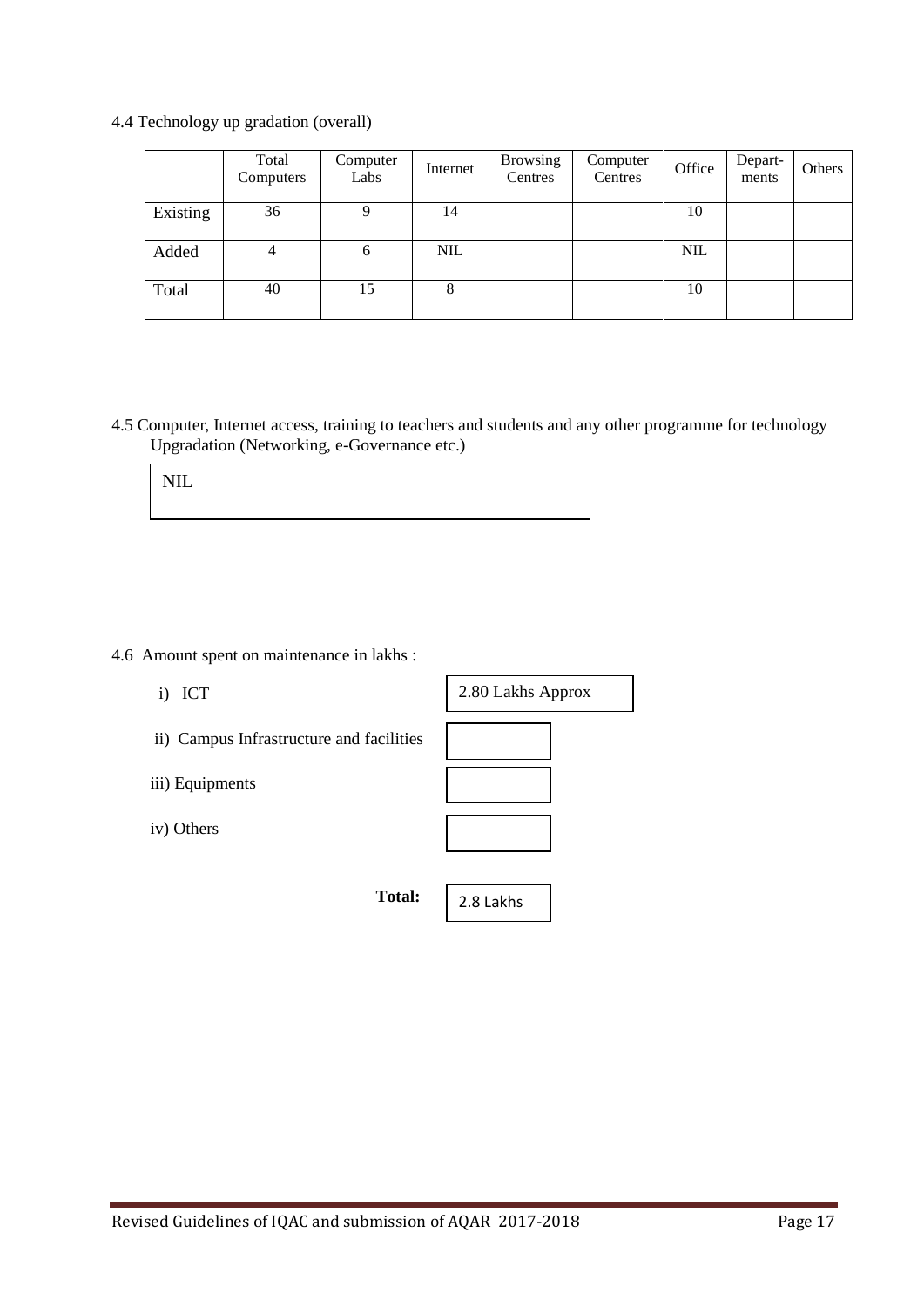# **Criterion – V 5. Student Support and Progression**

5.1 Contribution of IQAC in enhancing awareness about Student Support Services

- Students' grievance cell Anti-ragging cell • Women cell to address gender related issue • Free Wi-Fi in the campus Well-equipped laboratories • Sports facilities Financial Assistance for Students' half/full free studentship, endowments and scholarship • Reading room facility in the library Cheap Canteen Motivational Seminar NSS
	- N<sub>C</sub>C

5.2 Efforts made by the institution for tracking the progression

- Analysis of the academic performance of the students in the meetings of Departmental committee, Teacher's Council, Academic Sub-Committee and Governing Body
- Special tutorial classes to address the problems of the slow learners following their identification in departmental committee meetings
- Emphasis on the participatory activities of the students to generate curiosity and interest among them
- Encourage participation of the students in various cultural activities for their holistic development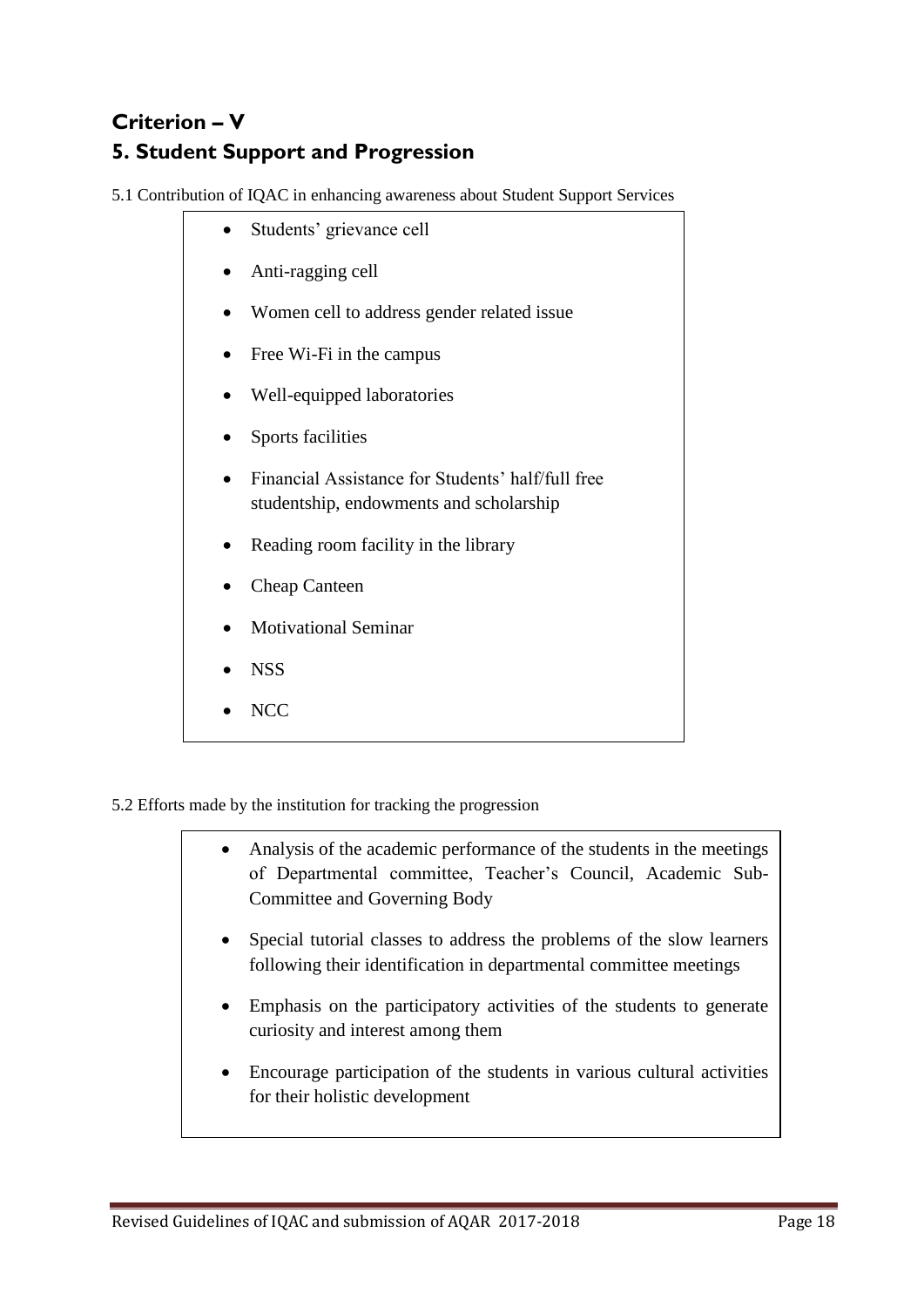5.3 (a) Total Number of students (b) No. of students outside the state (c) No. of international students UG PG Ph. D. Others 3062  $\Omega$  $\Omega$ 

Men 1.506 47.80% Women  $\overline{N_0}$  % 47.80%

| 2.ZU% |
|-------|

| Last Year |            |    |            | This Year                |       |            |     |    |     |                                              |       |
|-----------|------------|----|------------|--------------------------|-------|------------|-----|----|-----|----------------------------------------------|-------|
| General   | $SC \vert$ | ST | <b>OBC</b> | Physically<br>Challenged | Total | General SC |     |    |     | $ST   OBC  $ Physically<br><b>Challenged</b> | Total |
| 1856      | 829        | 98 | 761        |                          | 3545  | 1569       | 785 | 89 | 706 |                                              | 3150  |

Demand ratio =  $1:1.27$  Dropout % =  $5.16%$ 

5.4 Details of student support mechanism for coaching for competitive examinations (If any)

The institution has no remedial class to support students in the competitive examinations. The institution is planning to revive the centre.

No. of students beneficiaries

0

## 5.5 No. of students qualified in these examinations



5.6 Details of student counselling and career guidance

Career counselling session helps the students to know the pros and cons of the different streams, courses and educational options and the career path it offers, thus the students can make an informed choice, and get a carer assessment helps to avoid the risk of change in career path later in life. College has formed a sub-committee help to cater to this need to students. This committee organises regular sessions with students. Along with this it informs students regarding placement, skill enhancement courses & various examinations.

No. of students benefitted

03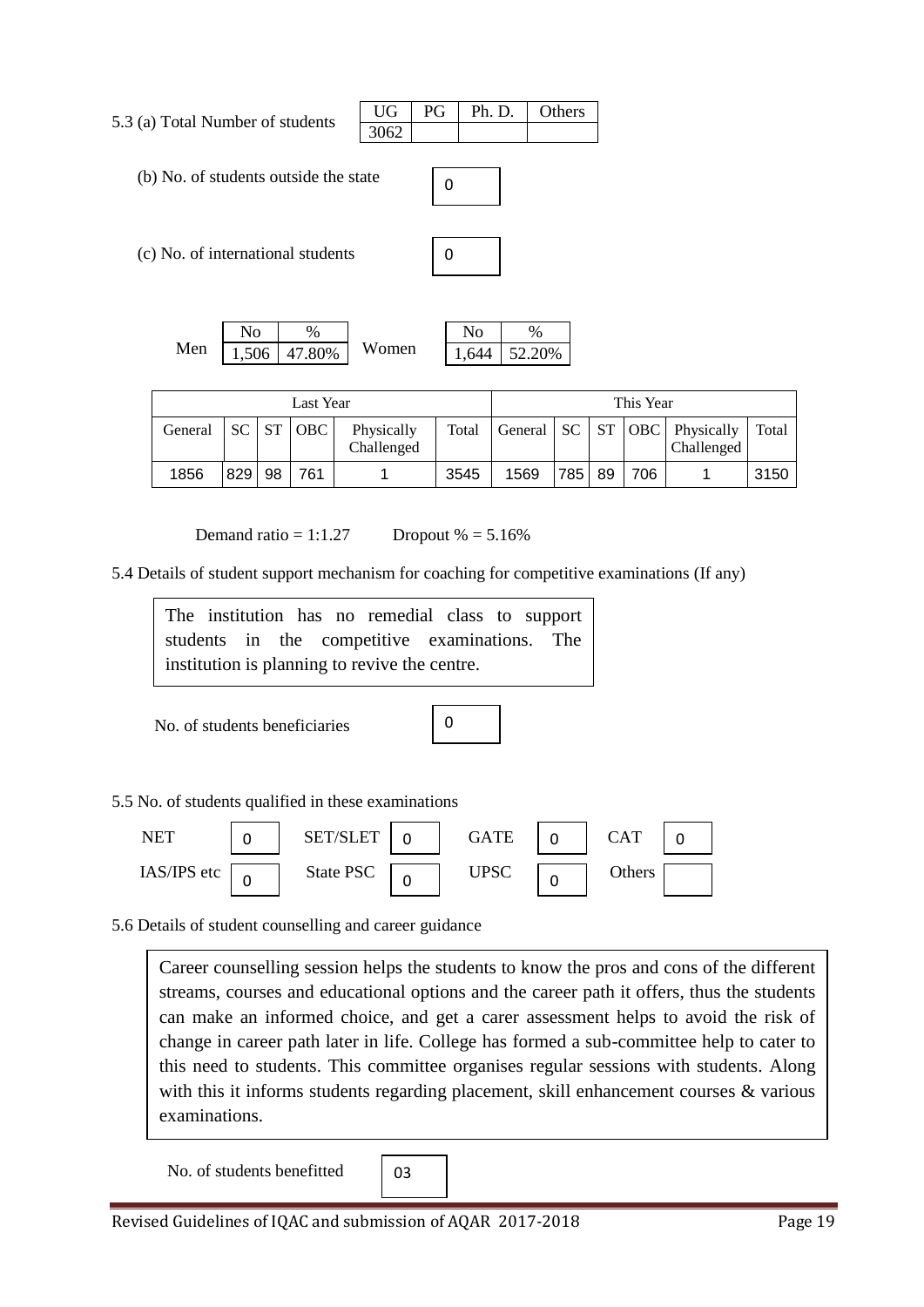5.7 Details of campus placement

|                                       | <b>Off Campus</b>                  |                                     |                           |
|---------------------------------------|------------------------------------|-------------------------------------|---------------------------|
| Number of<br>Organizations<br>Visited | Number of Students<br>Participated | Number of<br><b>Students Placed</b> | Number of Students Placed |
|                                       |                                    |                                     | $\cup$                    |

#### 5.8 Details of gender sensitization programmes

The institution has a women's cell to look up the grievances of the female students in the institution and to maintain gender equality in the campus. The women's cell also looks after the female residents in the girls' hostel in case of necessity.

## 5.9 Students Activities

#### 5.9.1 No. of students participated in Sports, Games and other events

| State/ University level                                                                                            |   | National level | 2        | International level | 0 |
|--------------------------------------------------------------------------------------------------------------------|---|----------------|----------|---------------------|---|
| No. of students participated in cultural events                                                                    |   |                |          |                     |   |
| State/ University level                                                                                            | 1 | National level | $\Omega$ | International level | 0 |
| No. of medals /awards won by students in Sports, Games and other events<br>5.9.2<br>Sports: State/University level | Χ | National level | X        | International level | X |
| Cultural: State/ University level                                                                                  | Χ | National level | Χ        | International level | Χ |

#### 5.10 Scholarships and Financial Support

|                                                                                           | Number of<br>students | Amount              |
|-------------------------------------------------------------------------------------------|-----------------------|---------------------|
| Financial support from institution                                                        |                       | 13,970              |
| Financial support from government                                                         | 1788                  | NA                  |
| Financial support from other sources                                                      | 139                   | $1,11,200$ (Approx) |
| received<br><b>Number</b><br>students<br>of<br>who<br>International/National recognitions |                       |                     |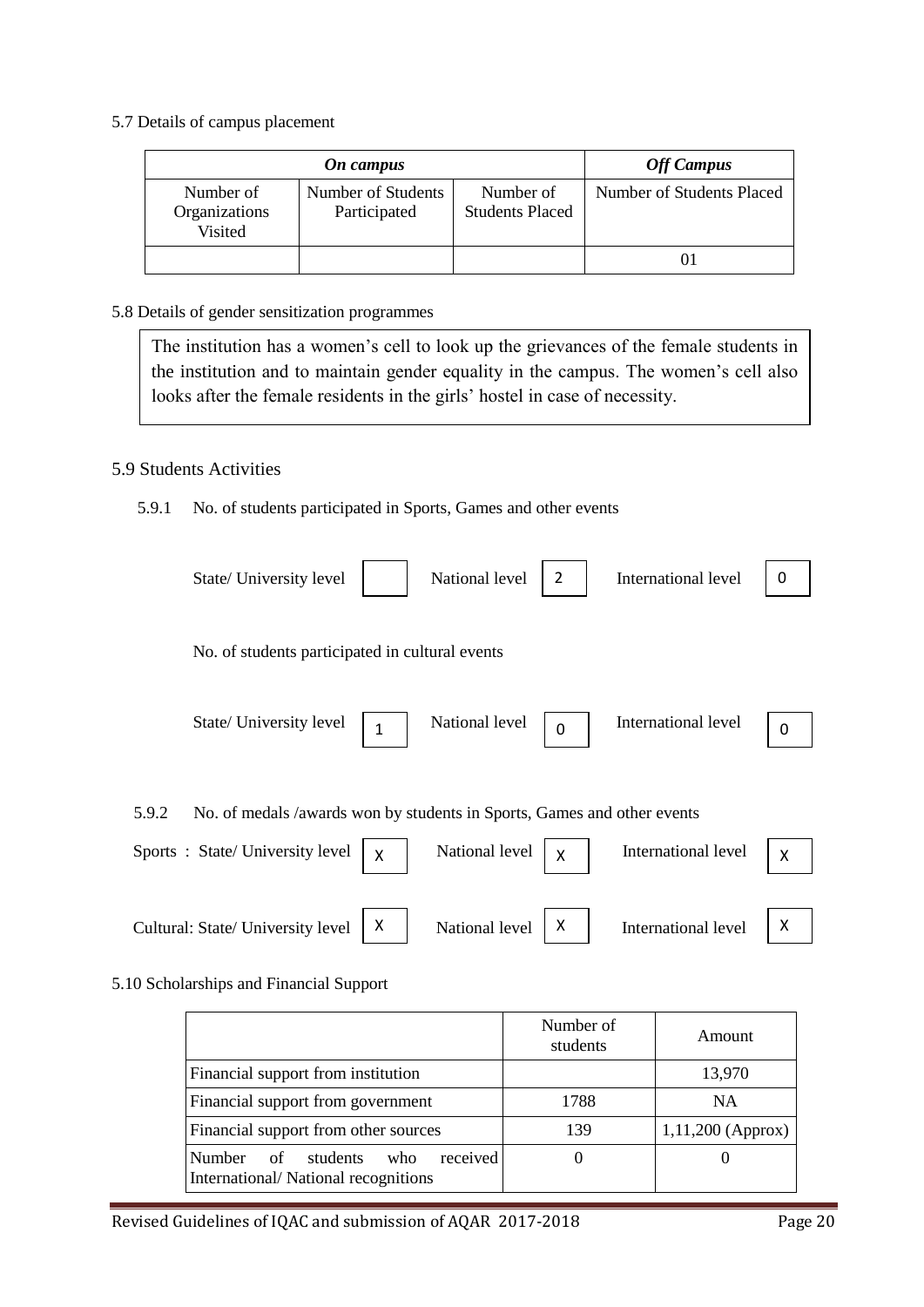| Student organised / initiatives<br>5.11                               |                                                                    |  |                     |  |
|-----------------------------------------------------------------------|--------------------------------------------------------------------|--|---------------------|--|
| : State/ University level<br>Fairs                                    | National level<br>$\Omega$                                         |  | International level |  |
| Exhibition: State/ University level                                   | National level $\begin{bmatrix} 0 \end{bmatrix}$<br>$\overline{0}$ |  | International level |  |
| 5.12 No. of social initiatives undertaken by the students<br>$\Omega$ |                                                                    |  |                     |  |
| 5.13 Major grievances of students (if any) redressed: __NIL_          |                                                                    |  |                     |  |

# **Criterion – VI**

# **6. Governance, Leadership and Management**

6.1 State the Vision and Mission of the institution

## Vision

- Promotion of the institution to a centre of excellence
- Integration of the material, economic, infrastructural and academic resources to create a harmonious whole
- Inclusion of the economically and socially deprived sections into the fold of education
- Contribution to the research and innovation endeavours of the nation

## Mission

- Expansion of the academic scope of the institution
- Imparting quality education along with value-added education
- Enhancement of moral responsibility and social service by proper engagement of the students
- Achievement of administrative and academic autonomy
- Generation of resources to contribute to the infrastructural and academic development of the institution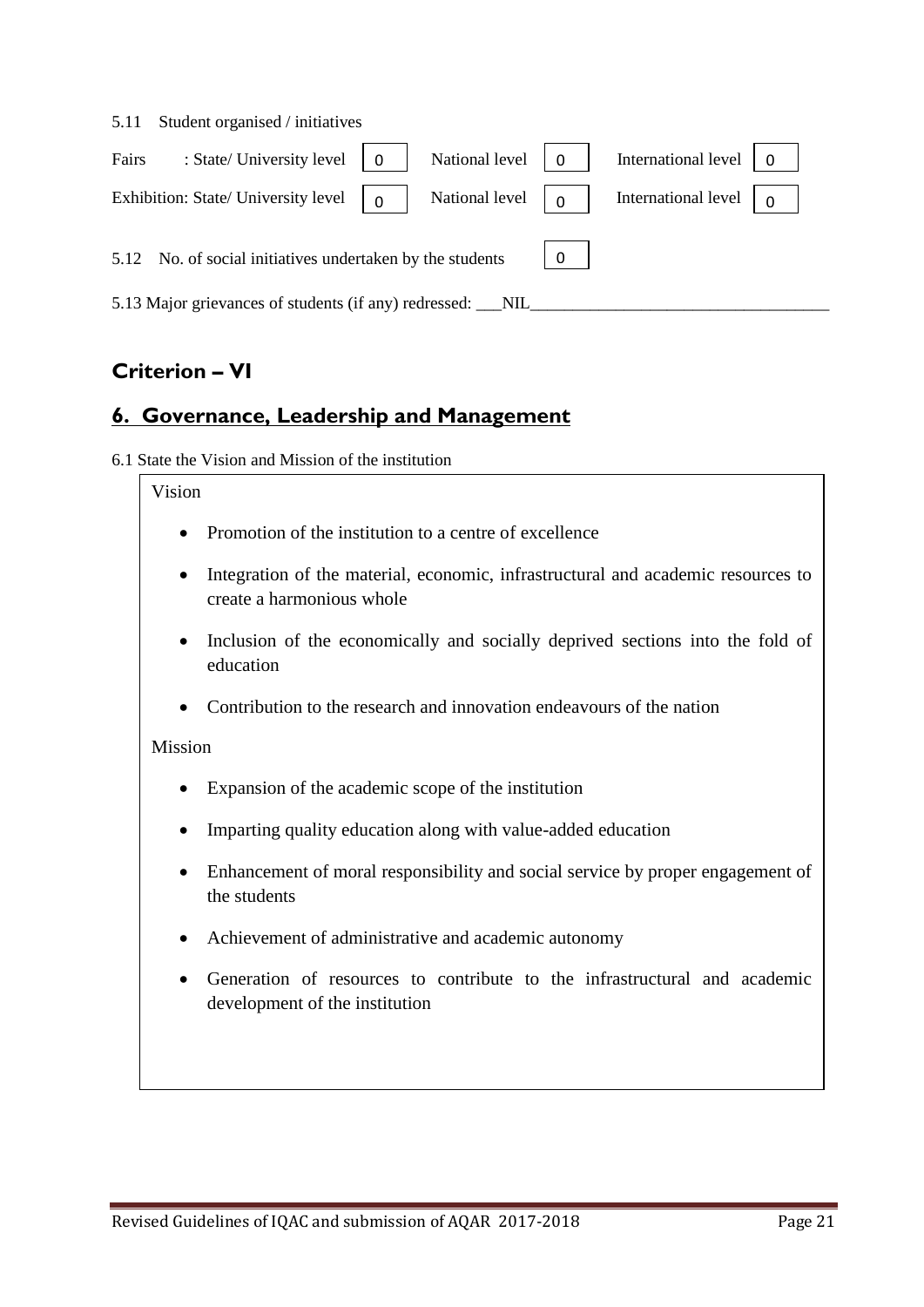6.2 Does the Institution has a management Information System

The basic principle of SRSVM Management Information System is "The right information in the right place in right time". All information related to administration, academics and finance is placed before the Management for approval and necessary action.

College Administration & Management System (CAMS) is a real time Windows-based software works using LAN technology in our College. One can get the information anytime. And most importantly, this information can be easily shared with authorized users and records can be easily searched. Reports pertaining to the records can be easily generated.

All the data related to academic and financial related matter is kept in the data bank of the Institute for future reference.

6.3 Quality improvement strategies adopted by the institution for each of the following:

6.3.1 Curriculum Development

Curriculum is designed by under-graduate Study Boards of the University of Burdwan. Departmental heads attended the workshop on curriculum designing. Institution maintains cordial relationship with all its stake-holders to ensure that the objectives of the curriculum are achieved in the course of implementation.

#### 6.3.2 Teaching and Learning

The institution has taken various steps to improve the teaching learning process. The departments of Physics and English have two projectors and they are occasionally utilized for imparting teachings to the learners. Remedial coaching classes are held before the finalterm examination in our different departments and study materials are circulated among the students. In the department of Computer Science Video lectures are also used as an important medium of teaching-learning tool. Traditional TLMs like charts, maps etc are used in different departments as effective tools.

#### 6.3.3 Examination and Evaluation

The institution conducts the university exams and internal tests of the students on a regular basis. It is supervised by the examination sub-committee of the college. Our students are properly tested and allowed for the final term exams. Departmental class tests are also held to identify the slow-learners after the completion of every unit and remedial coaching is given to them on the basis of their performance. The question paper pattern is revised in accordance with the Learning outcomes by mapping the Course outcomes to programme outcomes. The question paper is designed in such a way that it caters to all the categories of the students.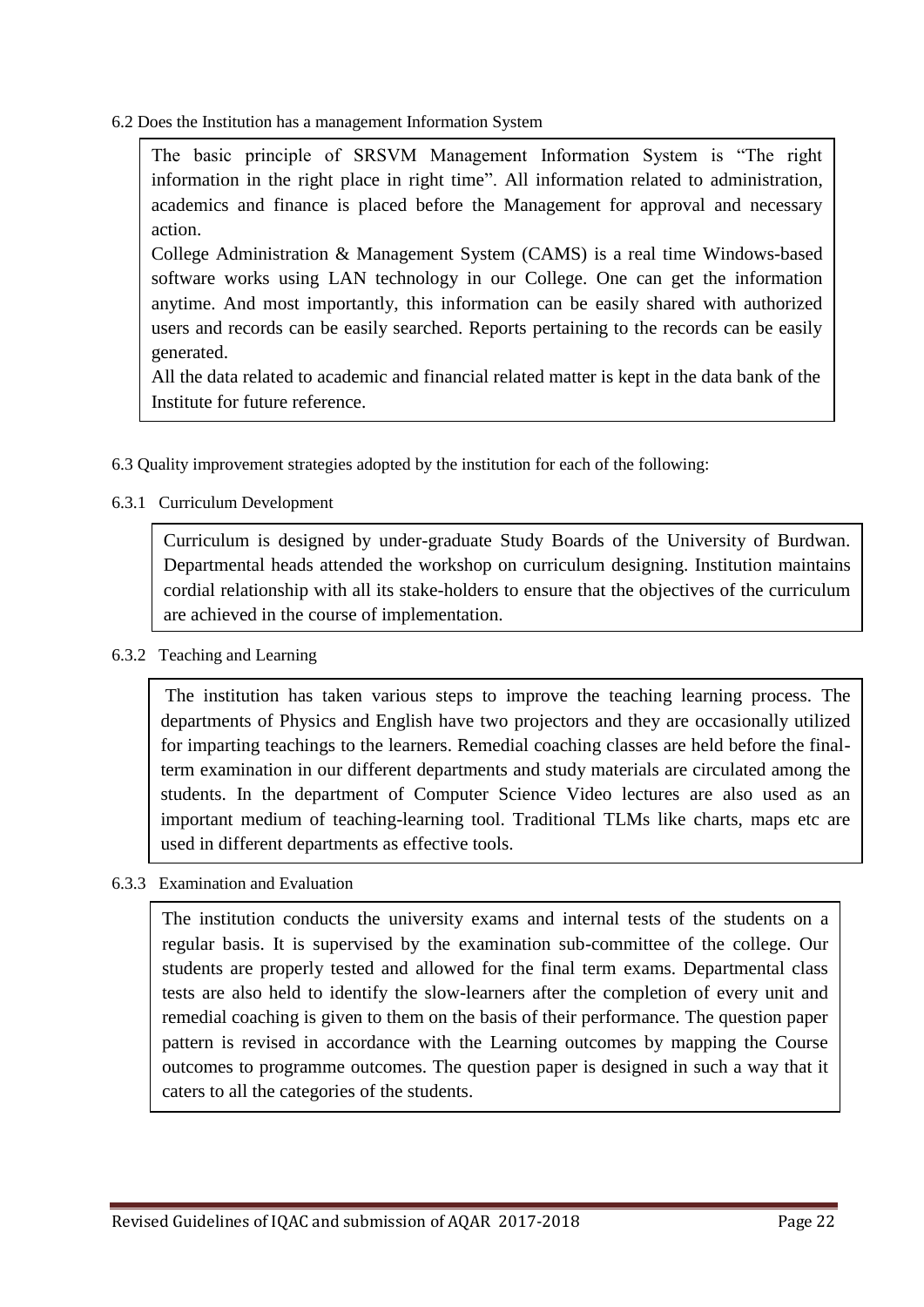#### 6.3.4 Research and Development

The institution supports and encourages the faculties for research work by providing necessary academic and infrastructural help. It also encourages the faculty for Minor and Major research projects. The institution has set up a Research Committee consisting of faculties with considerable research exposure and experience to guide the junior teachers in research related activities like applying for Major and Minor Projects, publications and advising the College authority for building up a research-conducive environment. Moreover research inclination is imbibed by the students through in-house seminars, invited lectures, etc.

6.3.5 Library, ICT and physical infrastructure / instrumentation

- College has an enriched library with 21124 text books, 8509 reference books and 1 journal. Student records and feepayments are fully computerized.
	- Staff-welfare club to aid in overall welfare of staff members.
	- The facility of gymnasium is available to both teachers and students.
	- Sports equipments are installed for the discipline of Physical Education.

#### 6.3.6 Human Resource Management

The students are encouraged to participate in different co-curricular activities like sports, music, quiz, science projects, and development of soft skills through participation in departmental activities in the classroom. They are also given exposure to different eminent researchers and academicians by conducting seminars. Teachers are involved in academic and administrative activities simultaneously.

NA

#### 6.3.7 Faculty and Staff recruitment

#### 6.3.8 Industry Interaction / Collaboration

The institution intends to collaborate with industries for the purpose of intensive learning and generation of employment and therefore, is on the process of making strategies to achieve the same. However, any concrete outcome in this regard is yet to achieve.

#### 6.3.9 Admission of Students

The College runs a well-planned and well-strategized systematic admission process to admit the students in the academic courses. The admission process is run according to the stipulated guidelines of the University of Burdwan and Department of Higher Education, Government of West Bengal. The admission criteria is based strictly on the merit, marks obtained in the (10+2) Level examination. The institution keeps record of the admission forms and other relevant information of the applicants in various courses.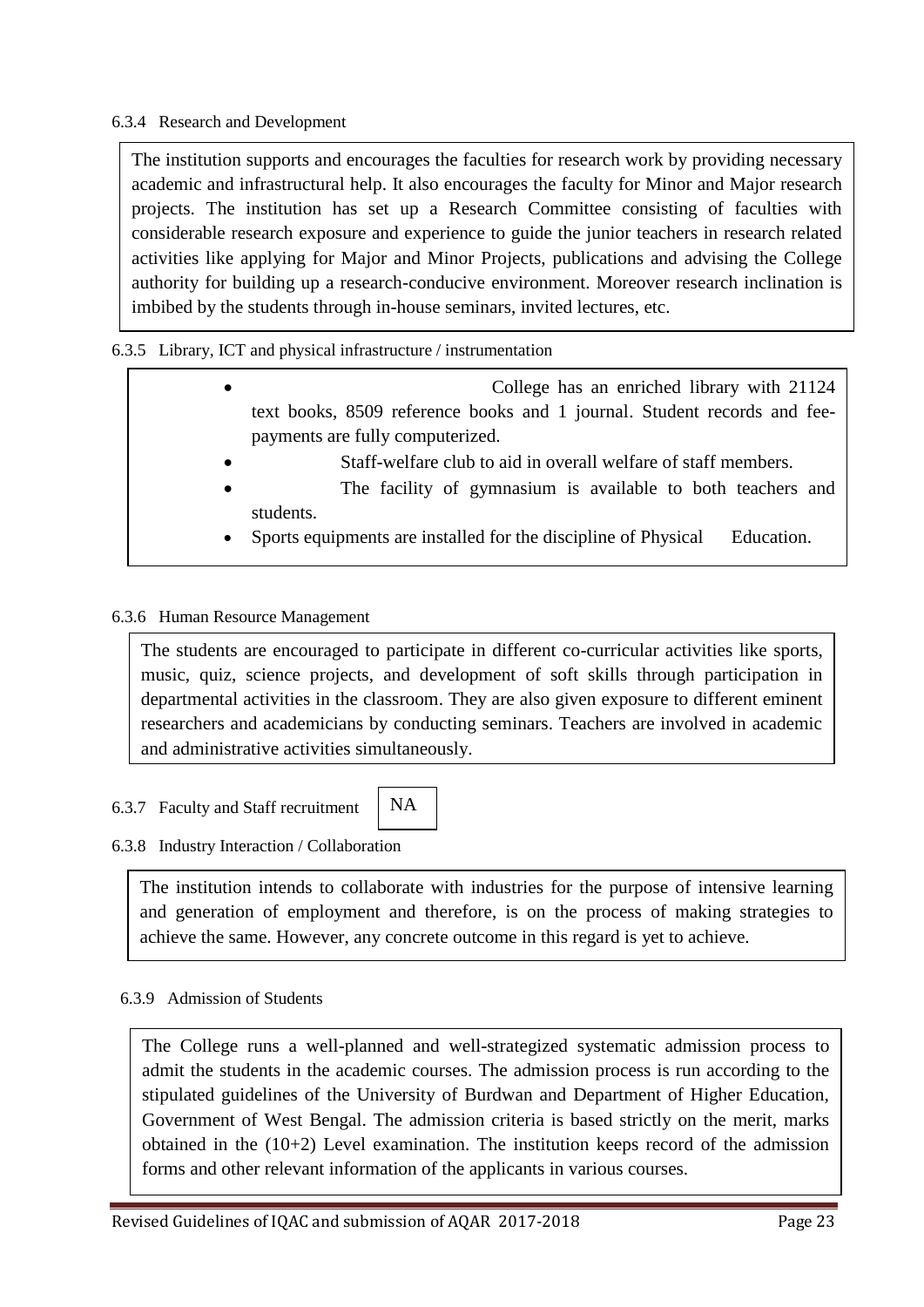6.4 Welfare schemes for

| Teaching     | <b>Employees' Co-operative Society</b> |
|--------------|----------------------------------------|
| Non teaching | <b>Employees' Co-operative Society</b> |
| Students     | Students' Aid Fund                     |

| 6.5 Total corpus fund generated                                                          | <b>NIL</b> |  |
|------------------------------------------------------------------------------------------|------------|--|
| 6.6 Whether annual financial audit has been done Yes $\vert \checkmark \vert$ No $\vert$ |            |  |

6.7 Whether Academic and Administrative Audit (AAA) has been done? YES

| Audit Type     |        | External           | Internal |                         |  |
|----------------|--------|--------------------|----------|-------------------------|--|
|                | Yes/No | Agency             | Yes/No   | Authority               |  |
| Academic       | YES    | BURDWAN UNIVERSITY | YES      | S.R.S VIDYA MAHAPITHA   |  |
| Administrative | YES    | BURDWAN UNIVERSITY | YES      | - S.R.S VIDYA MAHAPITHA |  |

6.8 Does the University/ Autonomous College declares results within 30 days? NA

For UG Programmes Yes

For PG Programmes Yes

| ., | Ńо<br>- |  |
|----|---------|--|
|    |         |  |

6.9 What efforts are made by the University/ Autonomous College for Examination Reforms?

NA

6.10 What efforts are made by the University to promote autonomy in the affiliated/constituent colleges?

NA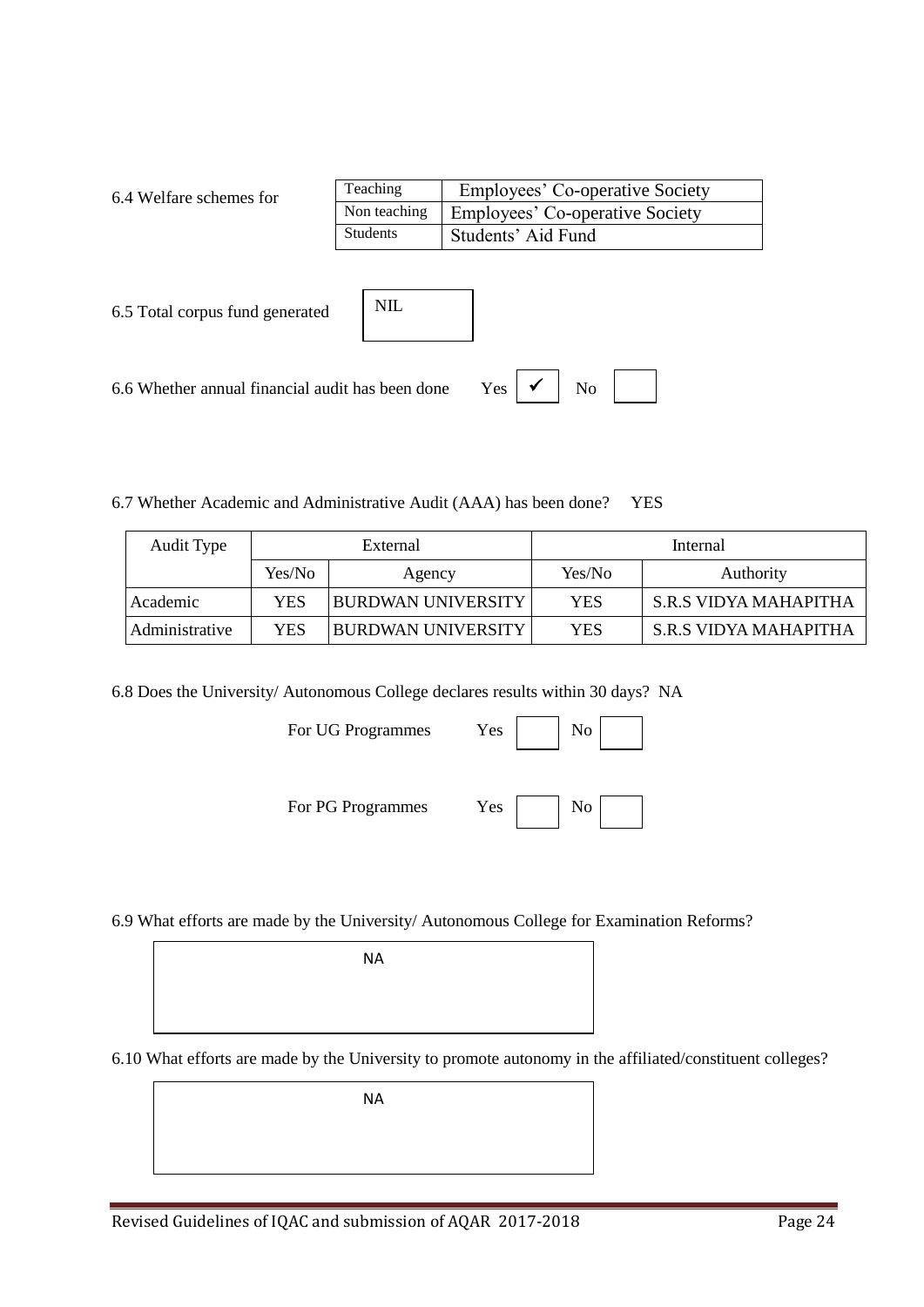6.11 Activities and support from the Alumni Association

The institution had an alumni association but the registration has not been renewed. The college is making endeavours to revive the association.

6.12 Activities and support from the Parent – Teacher Association

 The institution has taken manual feedbacks from the parents.

6.13 Development programmes for support staff

No initiative has been taken in this regard so far.

6.14 Initiatives taken by the institution to make the campus eco-friendly

 The NSS units have played a vital role towards a green campus by planting saplings all over the campus.

The institution has made a garden for the purpose of environmental protection and beautification.

The institution has planted medicinal plants for their preservation and utilization.

The Institution regularly organizes 'Campus cleaning programmes to make the students aware of the need of cleanliness.

The NSS Units of the institution have organized annual camp to make the students familiar with the methods of protecting environment as well.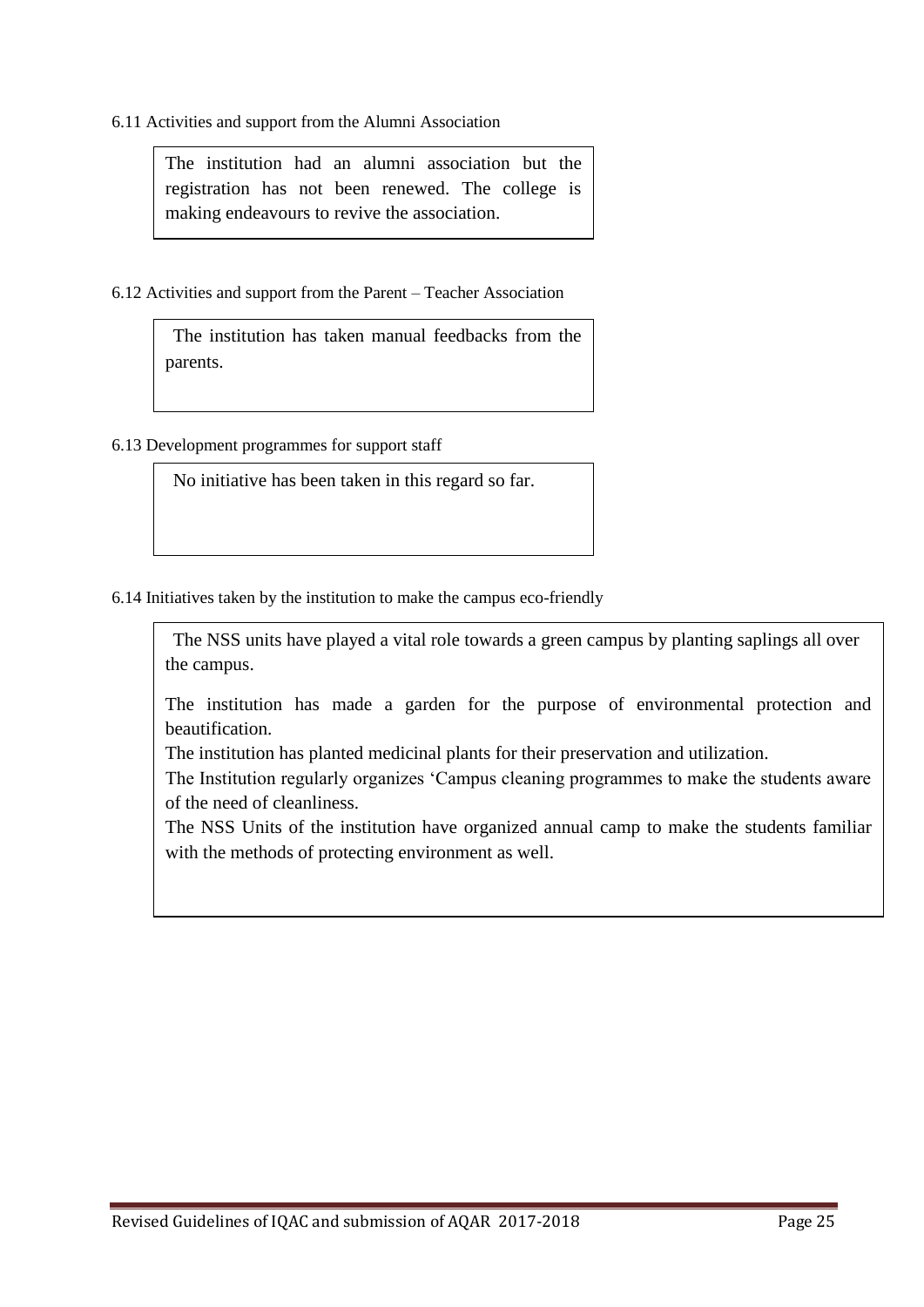# **Criterion – VII**

## **7. Innovations and Best Practices**

7.1 Innovations introduced during this academic year which have created a positive impact on the functioning of the institution. Give details.

 The institution has been carrying on its tradition of encouraging the development of innovations and new ideas among the students. For this purpose, the institution has conducted group discussion, debate and paper presentation sessions by the students to make them more inquisitive to learning and more involved in the teaching-learning process.

The institution has also been encouraging the students to participate in various academic and cultural activities within and without the campus. Such participation, the institution believes, would contribute to the holistic development of the student community.

7.2 Provide the Action Taken Report (ATR) based on the plan of action decided upon at the beginning of the year

| Plan of Action                 | Achievements/Outcomes                               |
|--------------------------------|-----------------------------------------------------|
| Library upgradation            | Library books purchased to meet the needs of        |
|                                | students enrolled in CBCS system                    |
|                                | Barcode scanning system is started                  |
| Motivate teachers for          | Smart classroom is set up in Room No.14 & 13.       |
| innovative use of ICT          |                                                     |
| Campus cleanliness             | Every Tuesday & Saturday morning NSS units take     |
|                                | initiative to clean the campus.                     |
| Introduction of new            | Geography(H), Nutrition(Gen) and Education (Gen)    |
| departments/discipline         |                                                     |
| Upgradation of football ground | Playground is levelled with soil and then roller is |
|                                | applied on it.                                      |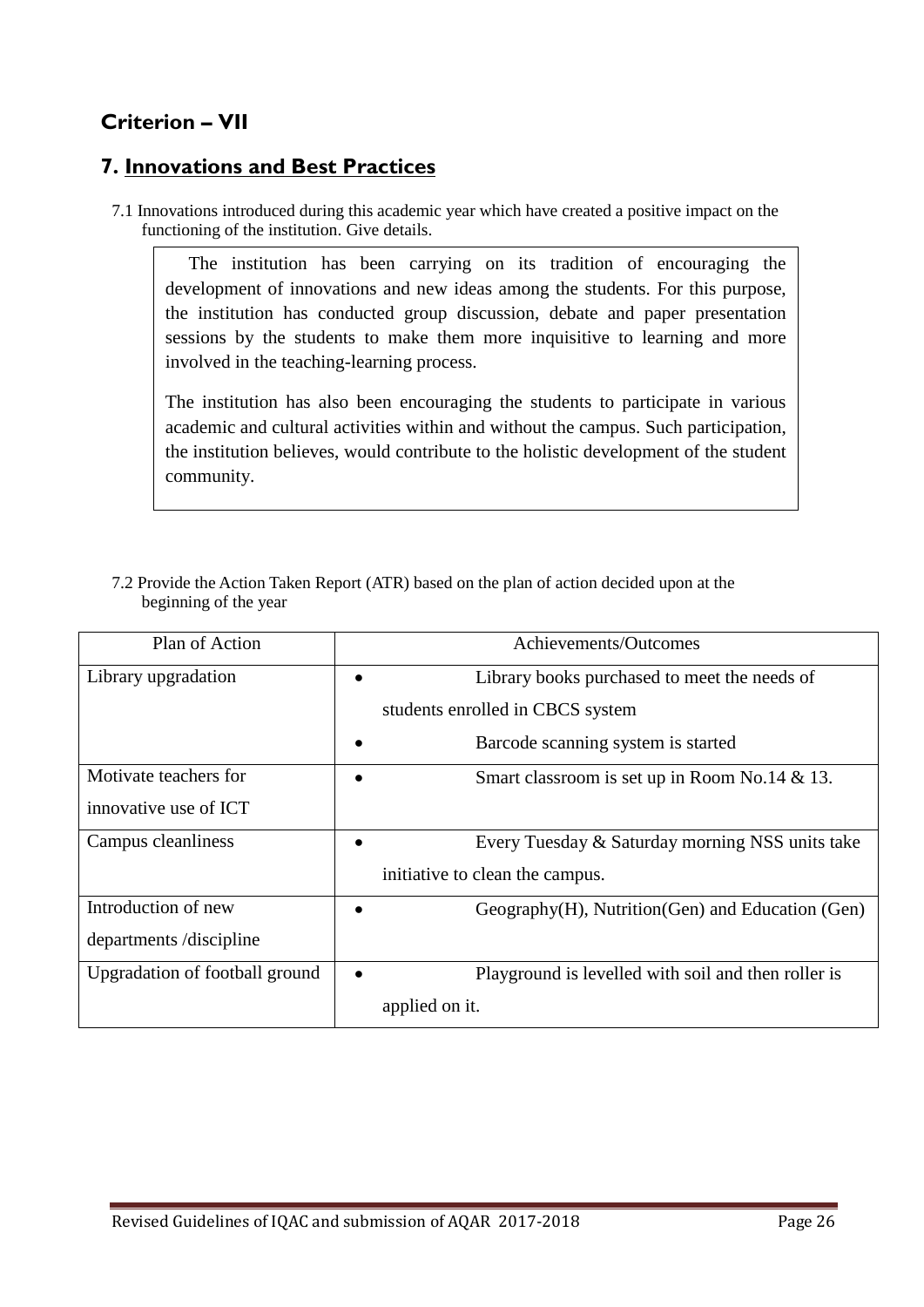7.3 Give two Best Practices of the institution *(please see the format in the NAAC Self-study Manuals)*

- 1. College students conduct cycle rally every year to create mass awareness about AIDS on World AIDS Prevention Day
- 2. College students provide community service to Ramkrishna Mission during the birth anniversary of Sri Ramakrishna Dev and Durga Puja. They controlled traffic during the four days of the Durga Puja.

*\*Provide the details in annexure (annexure need to be numbered as i, ii, iii)*

## 7.4 Contribution to environmental awareness / protection

The NSS Units of the college organised campaigns in the locality to spread the message of environmental consciousness among the local people. Our NSS Volunteers actively participated in a Swaccha Bharat Programme conducted by Ramkrishna Mission, Kamarpukur.

 $7.5$  Whether environmental audit was conducted? Yes

|--|--|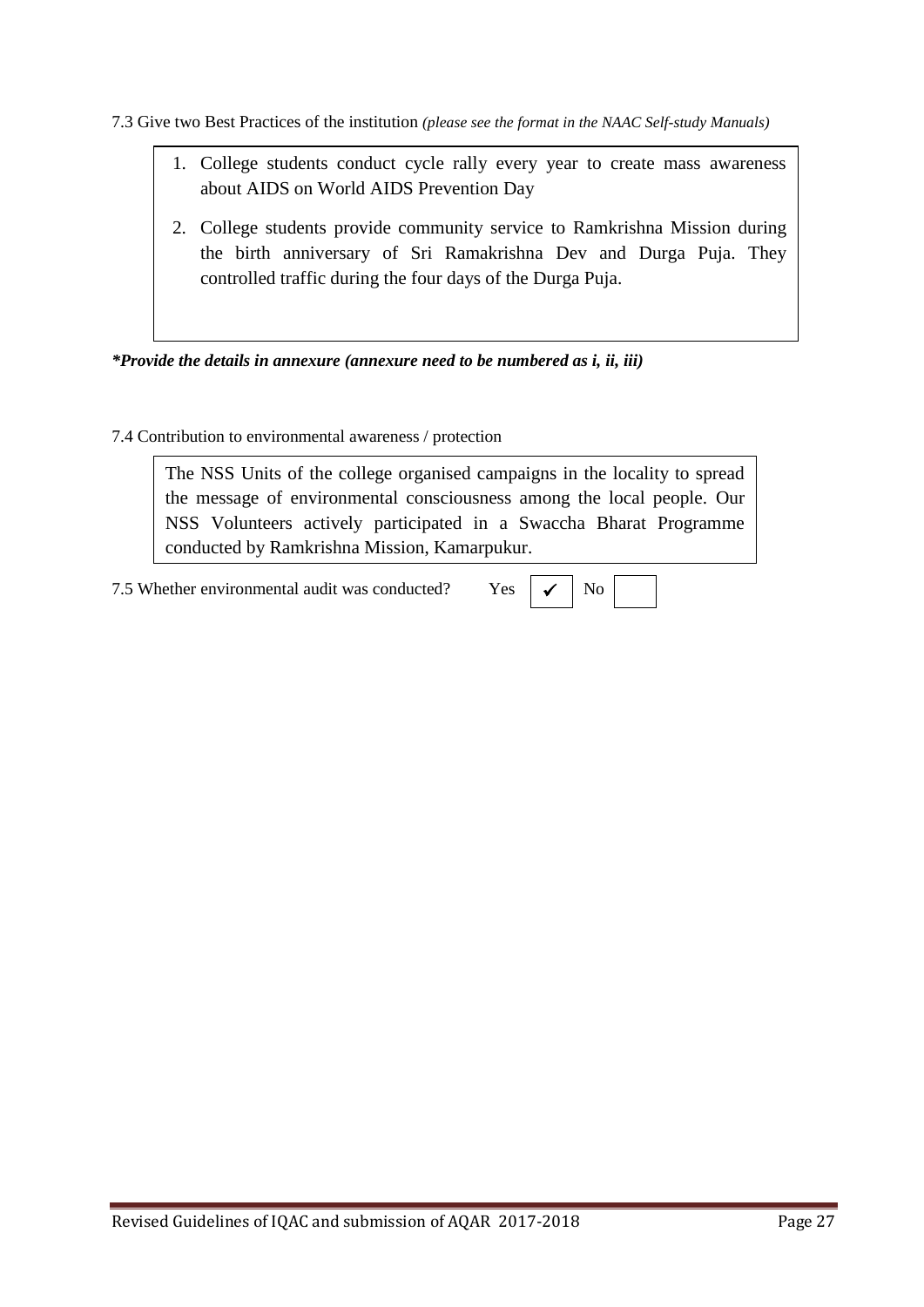7.6 Any other relevant information the institution wishes to add. (For example SWOT Analysis)

#### Strength

- The institution has a vast area which is useful for developing infrastructure
- The institute has hostel facilities for boys and girls, rarely found in the institutions of the surrounding area
- The institute has a good number of dynamic, erudite faculty members inquisitive to research and innovation
- The institute has a long tradition of excellence with a good number of distinguished alumni
- The library of the institute is well-equipped for providing adequate resources of learning
- The students of the institution comprise all sections of the society
- The institution has a legacy and tradition of excellence

#### Weakness

- The institution suffers from the lack of the number of teachers as several posts are lying vacant for absence of suitable candidates
- The communication system appears to be a disadvantage
- Hostels lack the required number of boarders
- Some new courses are awaiting inception

#### Opportunity

- Further infrastructural development
- Enhancement in the number of smart classrooms
- Full automation of the office
- Expansion of e-governance in all sections of the college

#### Threats

- Growing trend of migration to the colleges in cities
- Keeping pace with the growing demands of changing social paradigm
- Develop quality infrastructure with limited funds
- Generation of own resources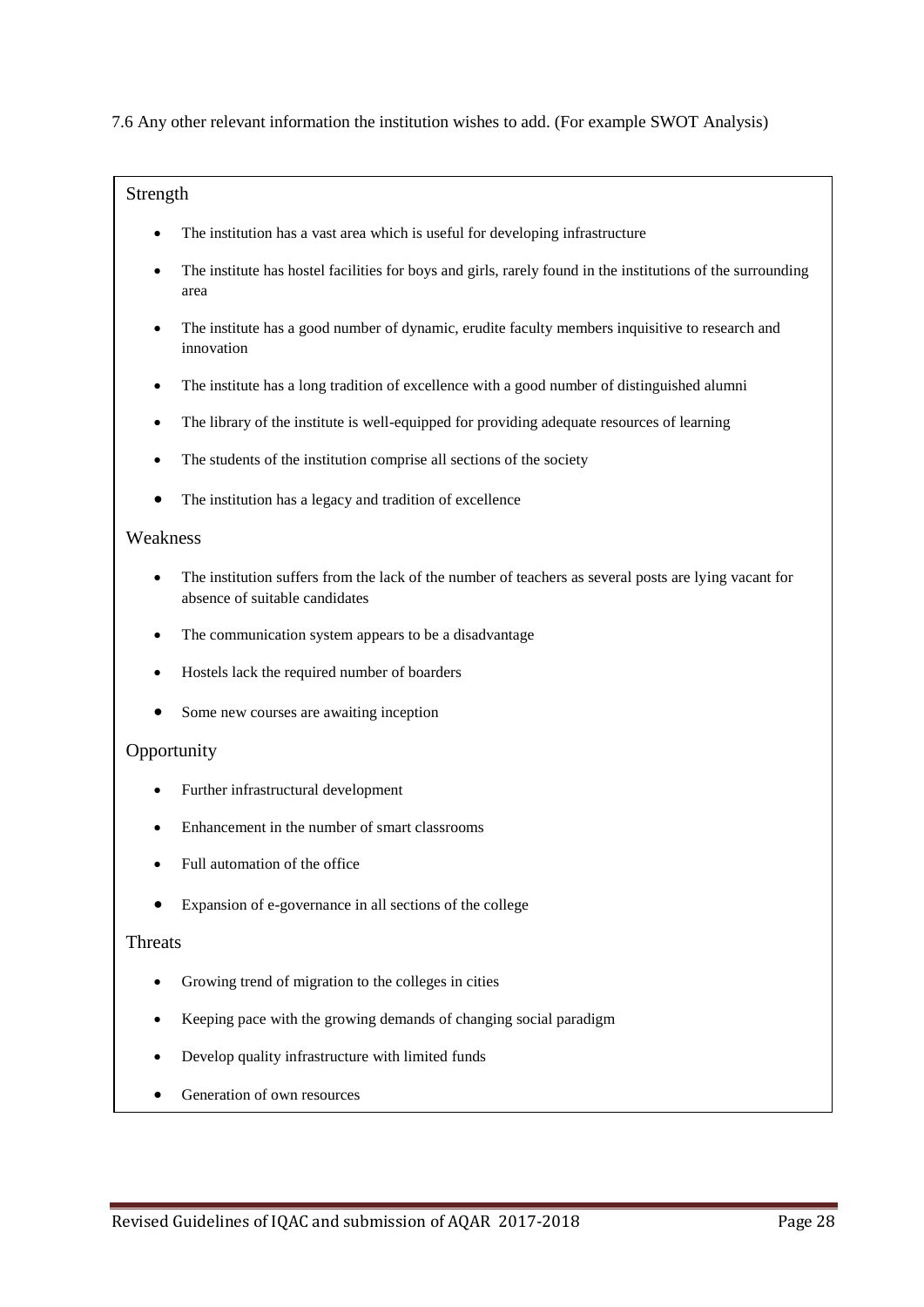## 8. **Plans of institution for next year**

- 1. Adoption of a village in every year
- 2. Introduction of survey of satisfaction of the Student, teaching staff and Non-teaching employees
- 3. Introduction of spoken English and personal grooming course
- 4. Preservation of water
- 5. Organization of an international-level seminar
- 6. Organization of regional-level seminar for non-teaching employees
- 7. Inception of special coaching classes for various competitive examinations for economically backward students
- 8. Introduction of day-care centre
- 9. One-day state level seminar on 'Value-Oriented Education' in collaboration with Ramakrishna Math and Mission.

 *\_\_\_\_\_\_\_\_\_\_\_\_\_\_\_\_\_\_\_\_\_\_\_\_\_\_\_\_\_\_\_ \_\_\_\_\_\_\_\_\_\_\_\_\_\_\_\_\_\_\_\_\_\_\_\_\_\_\_\_\_\_\_* 

*\_\_\_\_\_\_\_\*\*\*\_\_\_\_\_\_\_*

- 10. Introduction of cashless transaction.
- 11. Formation of eco club planet.
- 12. Direction Map at college campus at the entry point.

*Name Tanmoy Pandit Name Dr. Chittaranjan Ghosh*

*Signature of the Coordinator, IQAC Signature of the Chairperson, IQAC*

Revised Guidelines of IQAC and submission of AQAR 2017-2018 Page 29